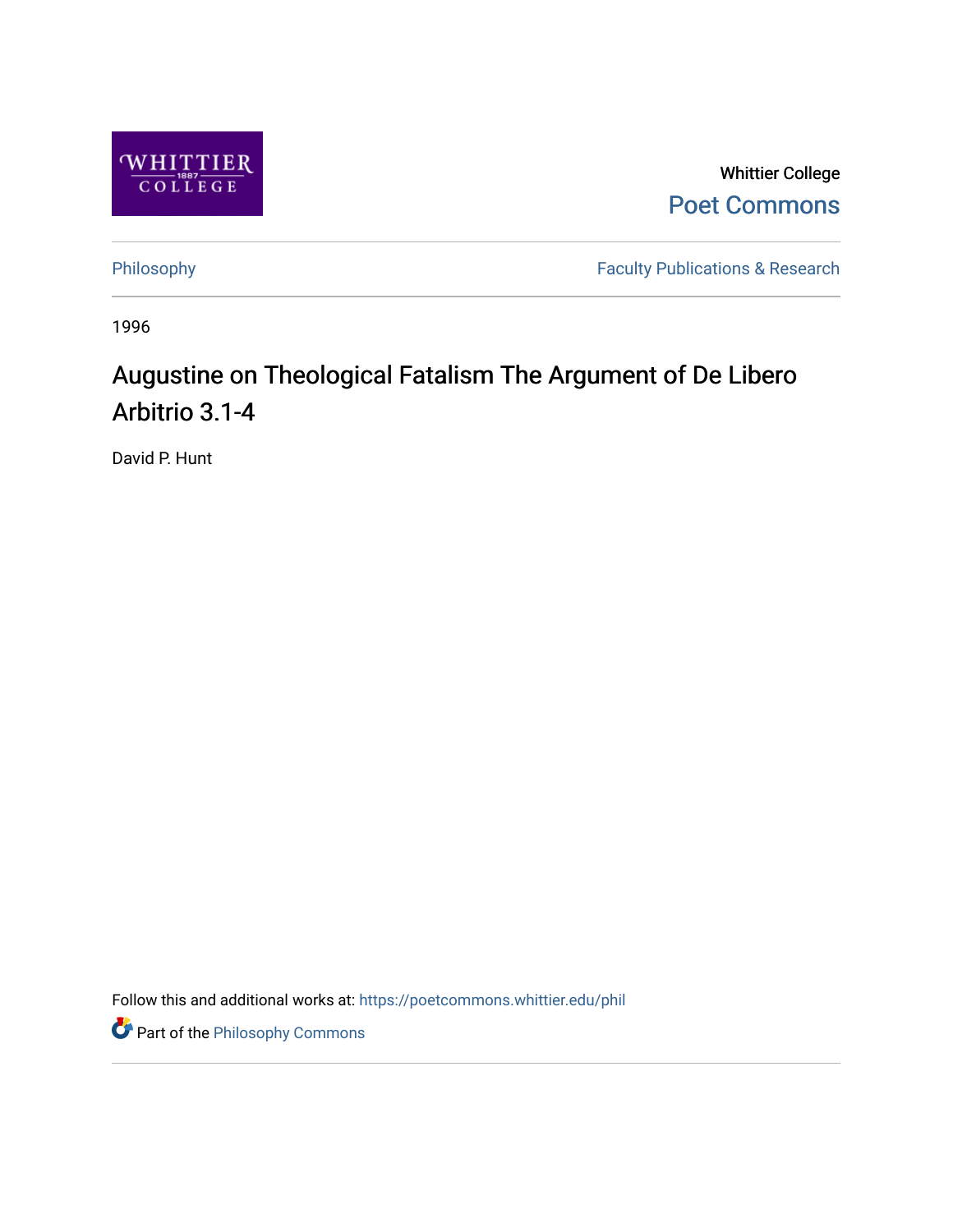# *Azlgzlstine on Theological Fatalism:*  **The Argument of De Libero Arbitrio 3.1–4**

#### DAVID P. HUNT

Whittier College

Recent critiques of theological fatalism-the position that divine foreknowledge is incompatible with creaturely freedom-have tended to attach themselves to one or another of the analyses put forward by various medieval thinkers. The latter include Boethius, Aquinas, Scotus, Ockham, and (under a sufficiently generous conception of 'medieval') Molina.1 Notable by his absence from this list is St. Augustine, whose *De Libero Arbitrio* is perhaps the Ur-text for the problem as it arises within a specifically theistic context.

Work on this article was begun while I held a Research Fellowship at the Center for Philosophy of Religion at the University of Notre Dame. Special thanks are owed to the Society of Christian Philosophers, for inviting me to present an earlier version of the article as the opening address at the 1995 Pacific Regional Meeting, and to John Fischer, Bill Hasker, and Eleonore Stump, for useful comments on the penultimate draft.

1. The sheer number of critiques that draw on these figures is too great for me to do more than offer a few examples here. For Boethius, see Eleonore Stump and Norman Kretzmann, "Eternity," *Journal of Philosophy* 78 (1981): 429-58; and Brian Leftow, "Timelessness and Foreknowledge," *Philosophical Studies* 63 (1991) : 309-325. For Scotus, see Anthony Kenny, *The God of the Philosophers* (Oxford: Clarendon Press, 1979), chap. 5; and Martin Davies, "Boethius and Others on Divine Foreknowledge," *Paci\$c Philosophical Quarter4* 8 (October 1983): 313-29. For Ockham, see Marilyn McCord Adams, "Is the Existence of God a 'Hard' Fact?" *Philosophical Reuiew*  76 (October 1967): 492-503; Joshua Hoffman and Gary Rosenkrantz, "Hard and Soft Facts," *Philosophical Review* 93 (July 1984): 419-34; Alvin Plantinga, "On Ockham's Way Out," *Faith and Philosophy* 3 (July 1986) : 235-69; and William Lane Craig, "William Ockham on Divine Foreknowledge and Future Contingency," *Pacific Philosophical Quarterly* 69 (June 1988) : 117-35. For Molina, see David Basinger, "Divine Omniscience and Human Freedom: A 'Middle Knowledge' Perspective," *Faith and Philosophy* 1 (July 1984): 291-302; and Alfred J. Freddoso, "Introduction," Luis de Molina, On Divine Foreknowledge (Part IV of the "Concordia"), trans. Alfred J. Freddoso (Ithaca, **NY:** Cornell University Press, 1988). There is no single Thomistic approach since Aquinas has a number of resources available for responding to the problem, but especially noteworthy is the "Thomistic Ockhamism" found in William P. Alston, "Does God Have Beliefs?" *Religious Studies* 22 (September/December 1986): 287-306; and Linda Trinkaus Zagzebski, *The Dilemma of Freedom and Fmeknowkdge*  (New York: Oxford University Press, 1991), chap. 3.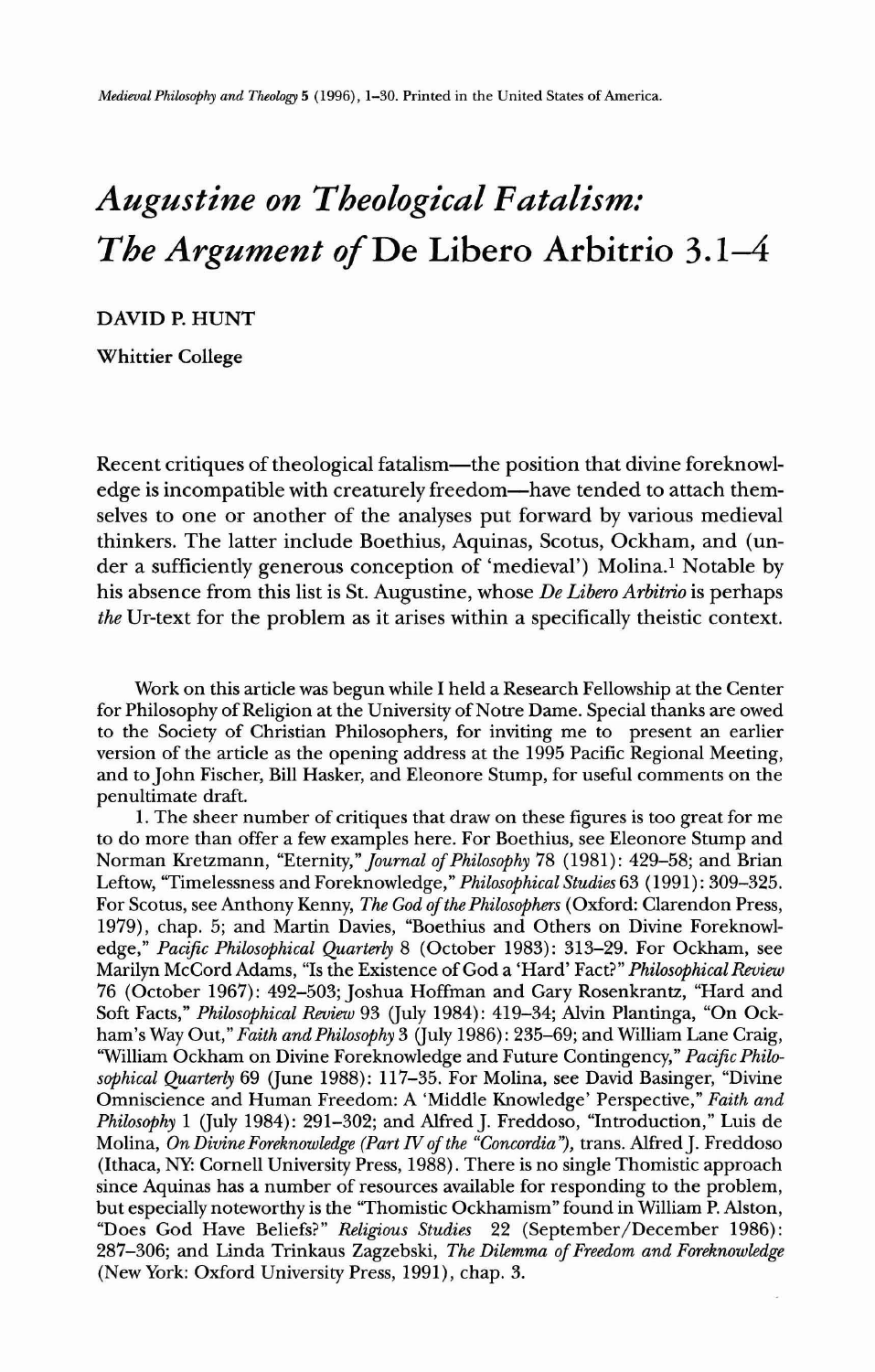Whereas Augustine is often cited respectfully when the problem itself is raised, he is virtually ignored when the time comes to offer a solution to the problem—unless, of course, he is being featured in a cautionary tale about how *not* to avoid theological fatalism.<sup>2</sup>

The reasons for such treatment are not far to seek. There has been a considerable advance in our understanding of the problem during the last thirty years, owing largely to attempts to grapple with Nelson Pike's land mark essay "Divine Foreknowledge and Voluntary Action."<sup>3</sup> Viewed in that light, Boethius et alii can be seen to anticipate (at least inchoately) what are now regarded as the crucial nodes in the argument, whereas Augustine appears to have missed them altogether. For one thing, Augustine seems unclear about the real origin and nature of the necessity by which divine foreknowledge threatens future actions. Because there is no unequivocal recognition by Augustine of the important distinction between simple and conditional necessity (as there is in his near contemporary Boethius), it is not surprising that he fails to identify the strongest form of the argument as one that involves simple necessity and so misses the crucial role played by the *pastness* of God's beliefs (which generates the simple necessity) and the *essential inerrancy* of those beliefs (which transfers that necessity to the future, making divine foreknowledge problematic in a way that human foreknowledge is not). <sup>4</sup> For another thing, Augustine seems unclear what it is about free agency that is really threatened by this necessity. It is now recognized that only the robust power-to-do-otherwise endemic to the lib ertarian conception of freedom is at risk;<sup>5</sup> Augustine, however, often sounds like a compatibilist, and even when he doesn't, the reader may be under standably reluctant to attribute full-blooded libertarianism to someone who could write at the end of his life, "On the solution to this question I tried hard to maintain the free decision of the human will, but the grace of God was victorious."<sup>6</sup> Finally, it is unclear just what solution Augustine means to offer in *De Libero Arbitήo.* Whereas the relevant chapters contain a couple of fairly crisp statements of the problem, the ensuing discussion has a complex and confusing dialectical structure and that part of it that is most readily isolable as a solution to the problem is (so construed) straightforwardly question begging.<sup>7</sup> It is no wonder that recent efforts to clarify the dilemma of foreknowledge and freedom have looked elsewhere for their inspiration.

2. See, for example, Plantinga, Όckham's Way Out," pp. 235-36.

3. Nelson Pike, "Divine Foreknowledge and Voluntary Action," *Philosophical Review* 74 (January 1965): 27-46.

4. Pike argues in the last section of his article, "Divine Foreknowledge," that Augustine is "instructively incorrect" on these two points.

5. For discussion of this issue and the constraints it imposes on solutions to the problem, see William P. Alston, "Divine Foreknowledge and Alternative Concep tions of Human Freedom," *International Journal for Philosophy of Religion* 18 (1985): 19-32.

6. *Retractationes2Λ.*

7. The reference is to bk. 3, chap. 3, 32-35.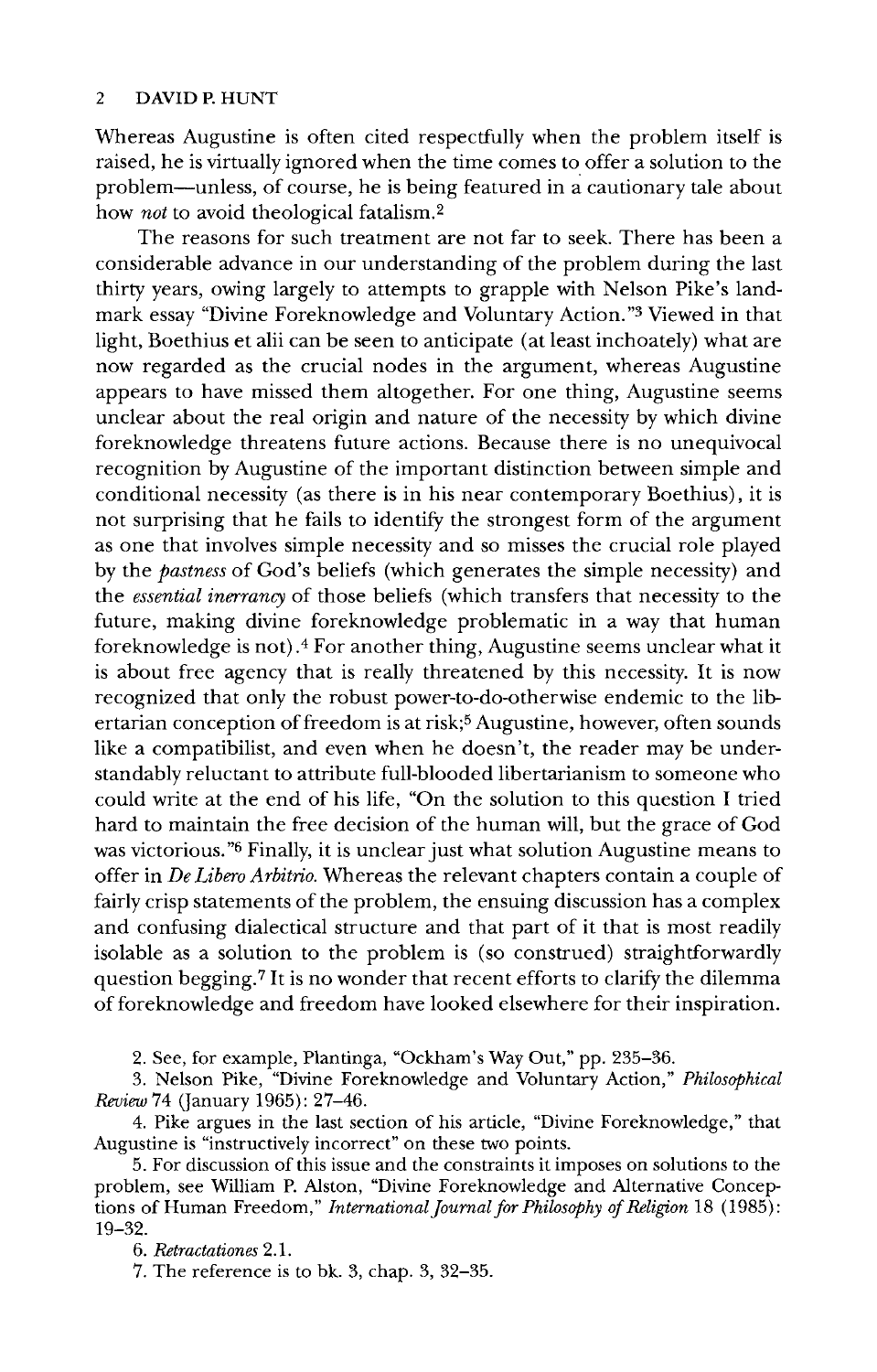I shall argue, however, that this assessment of Augustine's position rests on a misreading of the text and that his escape from the dilemma, far from constituting a dead end, is actually quite plausible—certainly more so than the usual summary dismissal of his argument would suggest. I happen to think that it is also superior to those of the medieval and modern luminaries who have followed him; but a defense of this claim with respect to each of Augustine's competitors would obviously be impos sible in a single article. I shall settle instead for some brief concluding remarks on the relevance of Augustine's solution to the contemporary post-Pikean phase of the debate.

 $\mathbf{I}$ 

It is in chapter 2 of book 3 that *De Libero Arbitήo* first broaches the problem of theological fatalism, but it is important to begin our analysis with chapter 1, where a larger issue is raised and crucial assumptions are made. The work as a whole is devoted to the general question, What is the cause of evil? And the general answer it offers is free choice of the will. Book 3 tests this answer by examining some of the more problematic conditions under which free choice must operate, conditions that include the Fall, as well as the exist ence of an all-knowing God.

The examination is inaugurated in chapter 1 by Evodius's opening query: "What is the origin of that movement by which the will *[uoluntas]* is turned away from common and immutable goods, and toward goods of its own or those of others, that is, the lowest goods and every kind of transitory good?" (3.1.1).<sup>8</sup> His reason for asking, he explains, is that "if free will has been given in such a way that this movement is natural to it, then it is turned to lesser goods by necessity. There is no blame to be found where nature and necessity rule *[natura necessitasque dominatur]"* (1.2). This is the first and most important of a series of statements in this chapter that set forth logical connections between key concepts, and it is worth formulating these connections as we go along so that we can refer to them easily. Once the formal relations between the concepts are made explicit, we can appeal to these relations (along with other clues from the text) in illuminating the content of the concepts.

Letting 'W' stand for any movement of the will away from immutable

8. The translation used throughout is from the Library of Liberal Arts, *On Free Choice of the Will,* trans. Anna S. Benjamin and L. H. Hackstaff (New York: Macmil lan, 1964). Section numbers (which follow book and chapter numbers in my citations) are taken from the text edited by William M. Green, *Sancti Aureli Augustini opera: De libero arbitήo libή tres (corpus sariptorum ecclesiasticorum latinorum,* vol. 74) (Vienna: 1956).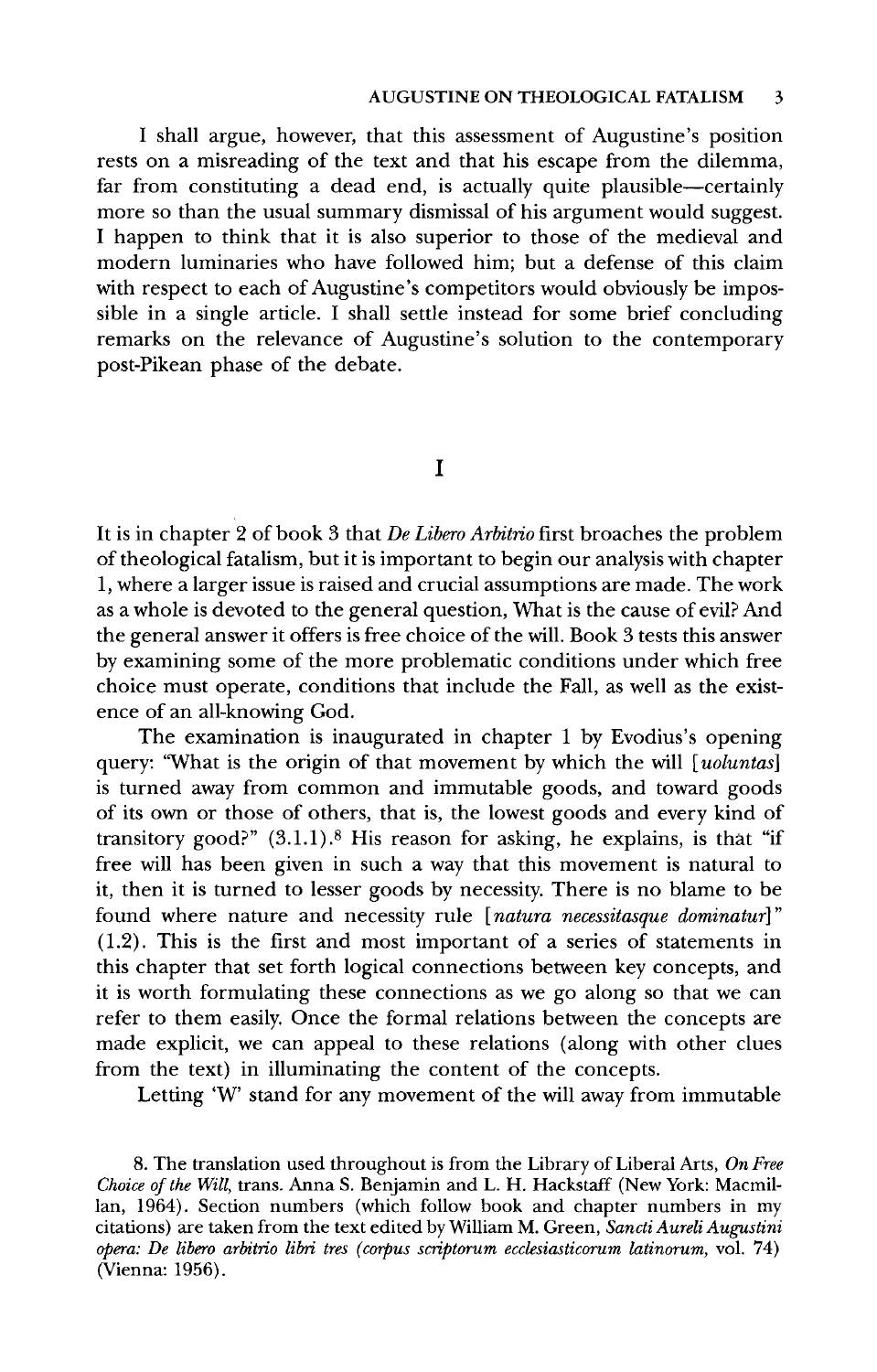### 4 DAVID P. HUNT

goods and toward transitory goods, Evodius's explanation of his interest in "the origin of that movement" involves two claims:

- (1) W is natural  $\rightarrow$  W is necessary;
- (2) (W is necessary . W is natural)  $\rightarrow \sim$  (W is blameworthy).<sup>9</sup>

Augustine next gets Evodius to admit that such a movement is undoubtedly blameworthy, upon which Augustine himself draws out the consequence: "You should have known with certainty that the movement does not lie in the nature of the will, since you are so certain that it deserves blame" (1.4). This principle is affirmed three more times in the chapter, once in the contrapositive, when Evodius says of the natural downward motion of a stone, "It is not right to blame it because of the fact that the movement arose naturally" (1.7). So let us add

(3) W is natural  $\rightarrow \sim$  (W is blameworthy).

This is not, of course, a separate premise since it follows from (1) and (2); but it is worth special note given the number of times that Augustine sees fit to give it distinct and explicit recognition in the course of the chapter.

Augustine then extends the implicatory chain to include the voluntary, avowing that "this movement by which the will is turned from immutable to transitory goods .. . is voluntary and therefore blameworthy *[uoluntaήum et ob hoc culpabilem]"* (1.11), a principle for which Evodius supplies the con verse in the chapter's final sentence: "If the movement by which the will is turned this way and that were not voluntary and within our power *[uoluntarius atque in nostra positus potestate*], we could not be praised when we turn toward higher things, or blamed when, as if on a pivot, we turn toward lower ones . . ."  $(1.13)$ .<sup>10</sup> Taken together, we get

- (4) W is blameworthy  $\leftrightarrow$  W is voluntary.
- 9. It should be noted that an alternative reading, which replaces (2) with
	- (2') [W is necessary  $\rightarrow \sim(W$  is blameworthy] . [W is natural  $\rightarrow \sim(W$  is blameworthy) ],

may also be compatible with the passage from 3.1.2. But all else being equal, (2) is preferable on the grounds that it is both weaker than and also entailed by  $(2')$ . Moreover, everything else is *not* equal since there is evidence disconfirming (2') First, there is no independent passage in which Augustine affirms the entailment of the blameless by the necessary, whereas there are several in which he affirms the entailment of the blameless by the natural—an odd imbalance if his intention is to endorse both conjuncts of (2'). Second, he later (chaps. 2-4) employs "necessity talk" in cases in which he thinks blame is clearly appropriate, making it doubtful that he would want to assert in chap. 1 that necessity *simpliάter* does entail blame lessness. All things considered, (2') must be rejected in favor of (2).

10. For parallel passages in bk. 2, see 2.1.7, "Both punishment and reward would be unjust if man did not have free will," and 2.19.200, "This turning away and turning toward result in the just punishment of unhappiness, because they are committed, not under compulsion, but voluntarily."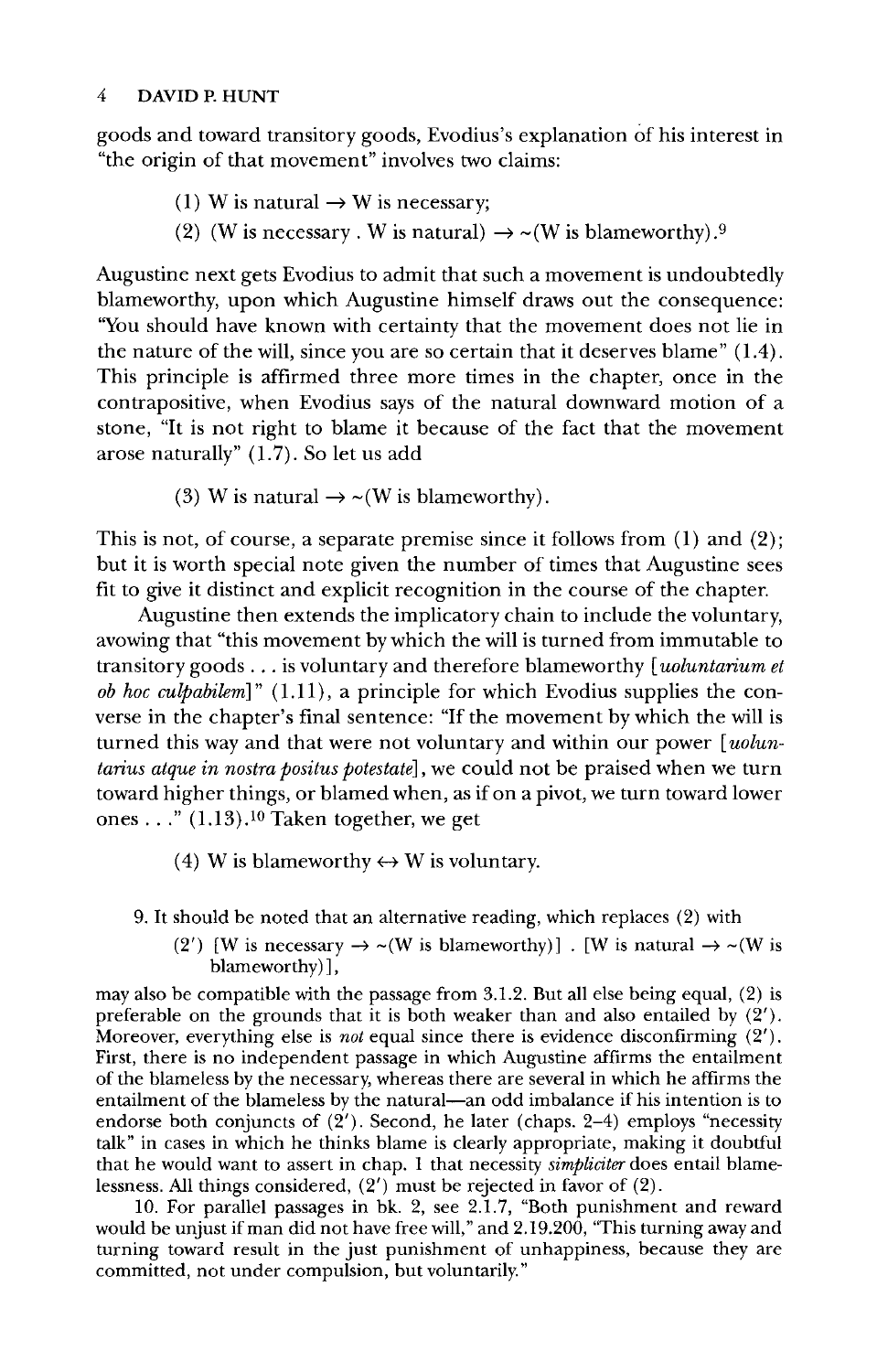(Of course the full biconditional is not true for every movement of the will but only for those, like W, in which the movement is from better to worse.) Finally, we have

(5) W is natural  $\rightarrow \sim(W$  is voluntary).

Like (3), this is not a separate premise, but it follows from the other premises; it also acquires independent support from the contrast between W and the movement of a stone, which Augustine elaborates in the middle section of the chapter. Augustine asks Evodius to consider "the movement with which the stone by itself swerves toward the earth and falls" (1.6), reminds him of their conclusion in book 1 that the will cannot be compelled by anything external (1.8), and notes that the falling stone and W are alike in that "as the one movement belongs to the stone, so the other belongs to the spirit" (1.9). They differ, however, in that "the stone does not have it in its power to check its downward motion, whereas so long as the spirit does not will to neglect higher goods and love lesser ones, it does not move in that direction"  $(1.9)$ . It is because of this difference in power that "the movement of a stone is natural, while that of the spirit is voluntary" (1.10). This assignment of the natural and the voluntary to mutually exclusive categories is ample evidence that the discussants are not only committed to  $(5)$  but also aware of that commitment.<sup>11</sup>

Given that  $(1)-(5)$  are securely grounded in the text, what implications does this have for Augustine's own position on these matters? Assertions collected willy-nilly from the text prove little: those attributed to Evodius are certainly suspect, while even those attributed to Augustine are not ipso facto trustworthy—a judgment that rests less on a tendentious deconstructive wedge between Augustine and "Augustine" than on the fact that a common and effective response to dubious assumptions is to accept them for the sake of argument and then show the absurd consequences that follow from them. In the case of  $(1)-(5)$ , however, there is little doubt that we are face-to-face with Augustine's own position. His major speech in the first part of the chapter, in the course of which he appeals to premises  $(1)-(3)$ , begins with the words "Let us examine why this truth [that W is blameworthy] ... is so indubitable"  $(1.3)$ —an astonishingly duplicitous move if Augustine in fact rejects one or more of these premises. The remaining premises make their appearance in Augustine's longest peroration of the chapter, where they are supported by principles "established" (1.8) in book 1 and a dissenting opinion is said to be "simply insane" (1.10). In face of

<sup>11.</sup> For a single passage setting forth most of the connections in  $(1)-(5)$ , see *De Duabus Animabus Contra Manichaeos* 12.17: "Whatever these souls do, if they do it by nature not will, that is, if they lack a movement of the mind free both for doing and for not doing; if in fact they are not granted the power of refraining from operating, we cannot maintain that a sin is theirs."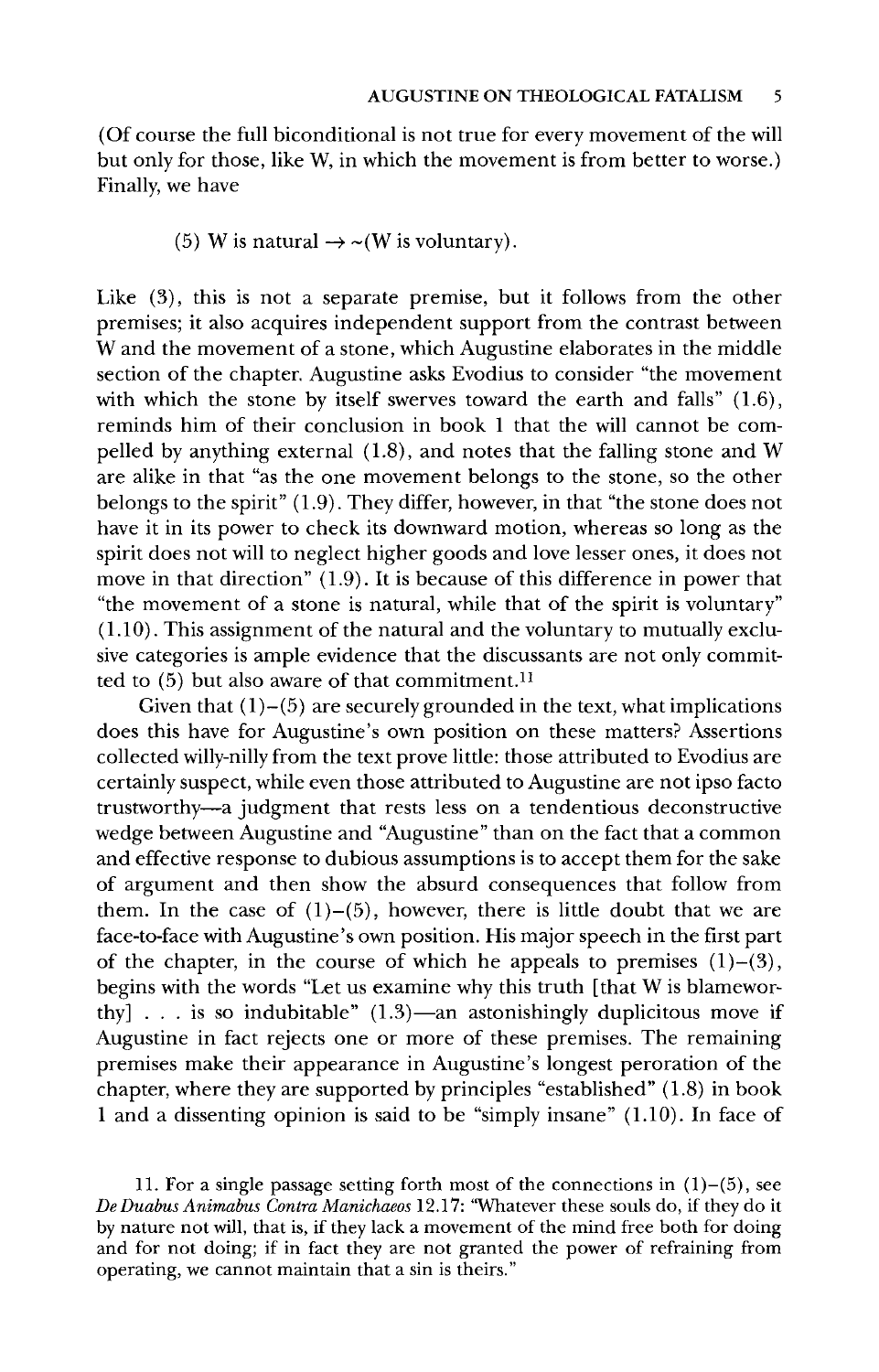such language it is impossible—perhaps even insane—to regard (l)-(5) as anything other than the considered views of their author.

These views are noteworthy in two respects. First, they settle the ques tion whether Augustine is an incompatibilist, at least in one important sense: the natural is *incompatible* with the blameworthy and thus with the voluntary. Second, they conspicuously *fail* to settle the question whether Augustine is an incompatibilist in another sense: while both the *conjunction* of the natural and the necessary, as well as the *natural alone,* are said to be incompatible with the blameworthy, nothing is said about whether the *necessary alone* is incompatible with the blameworthy; nor can this question be decided by anything that can be inferred from the pronouncements in this chapter [as it would be, e.g., if the text anywhere licensed the converse of (1), something that it pointedly fails to do].

This omission makes the necessary appear superfluous. If Augustine does *not* presuppose in chapter 1 that necessity entails blamelessness, it is unclear what role necessity is playing in the argument. What is the point of insisting that the conjunction of the natural and the necessary entails the blameless if the natural by itself entails the blameless? Why doesn't he just start off with premise (3) and leave the necessary out of it altogether? This problem disappears as soon as we look for the role of necessity, not in its contribution to the truth-functional work of the argument, but in its elabora tion on what makes (3) true. Of the various properties that are characteristic of the natural, necessity is the one that is connected to blamelessness; nor is it simply generic necessity that is so connected, but the particular kind of necessity endemic to the natural. Call this kind 'natural necessity'. What (1) and (2) add to (3), then, is the idea that the natural is characterized by natural necessity [premise (1) ] and that it is in virtue of natural necessity that the natural entails the blameless [premise (2) ]. This reading not only solves the major problem for (2) but also is supported by two other passages in which the notion of natural necessity is expressly employed. The first is this: "I deny, however, that the soul is to be blamed ... if its nature is such that it is moved by necessity *[si eius natura talis est ut eo necessaήo moueatur]* "(1.5). Note that he is not denying blame in just any case in which necessity is at work but only in that case in which the necessity reflects the nature of the thing. The second passage confirms this: "It is not right to blame it because of the fact that .. . it is driven by the necessity of its own nature *[naturae suae tamen necessitate compellitur]*" (1.7). Though both of these comments are put in the mouth of Evodius, there is nothing to suggest that Augustine does not en dorse them as well.

Before leaving chapter 1, something should be said about the term 'voluntary' as it is occurring at this point in Augustine's exposition. Its meaning comes into focus only gradually as the argument proceeds into chapters 2-4, and I have therefore left it largely a cipher thus far, except insofar as its interpretation is constrained by the (charitably construed) truth of (4) and (5). It is important, however, to know whether Augustine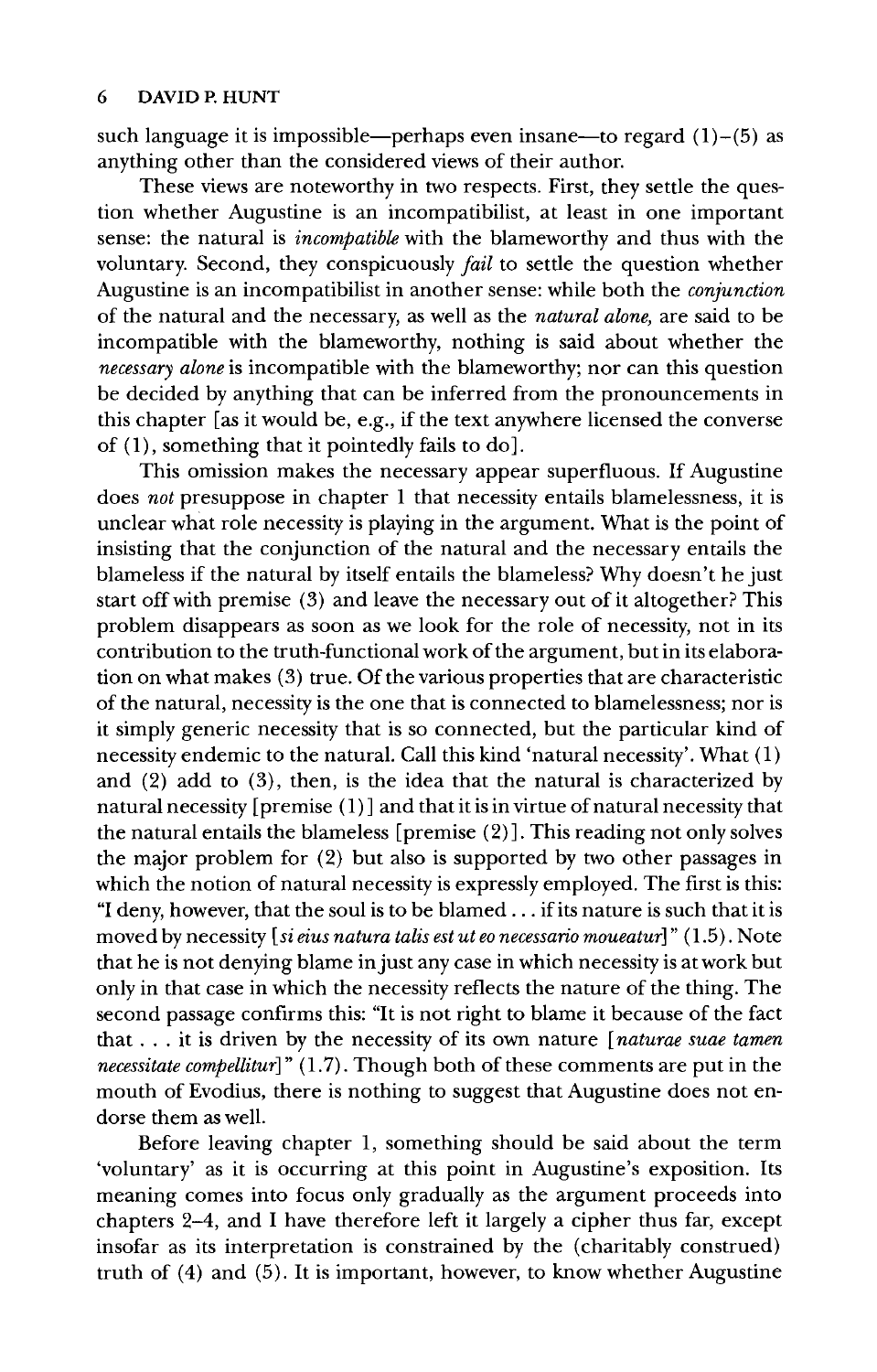is using the term here in a "minimal" or a "maximal" sense. There are places where 'voluntary' appears to mean little more than ."in accordance with will"—for example, in chapter 3, where Augustine rebuts the view that "we do not will anything voluntarily" *(non uoluntate aliquid uelimus)* on the grounds that, even though happiness is not something that lies completely within our power, nevertheless "when you are to be happy, you shall not be happy against your will *[inuitum],* but because you will *[uolentem]* to be happy" (3.28). This minimal sense may also be present in chapter 1 to some degree, but it is hard to see this as the sense reflected in (4) and (5). For one thing, the network of relations into which Augustine places the volun tary in 1.8-13 (where *voluntaήus* occurs four times and *voluntas* nine times) is richer than a minimalist conception can sustain. These relations include not only (4) and (5) but also the "tests" by which Augustine demonstrates these propositions: that W be genuinely *of* (occurring in and belonging to) the subject ["it belongs to the spirit alone"  $(1.11)$ ], that W be approved by the subject ["we accuse a spirit of sin when we prove that it has preferred to enjoy lower goods"  $(1.10)$ ], and that W lie within the subject's power ["the stone does not have it in its power to check its downward motion" (1.9)]. One or more of these strictures may be satisfied by the minimal sense of 'voluntary' (perhaps the second test just *is* the minimal sense and so is satisfied trivially), but the total package surely requires more than the minimum. For another thing, the passages that support premise (4) reca pitulate discussions in book 2 of the volitional conditions for human re sponsibility (praiseworthiness and blameworthiness). Those discussions, more consistently than in book 3, identify what is at stake not just as *willbut* also as *free* will or *free choice oί* the will. The most plausible view, then, is that the references to the voluntary in 1.8-13 are an abbreviation of the more robust *liberam uoluntatem* with which book 3 begins and by which it is connected to the discussion of human responsibility in book 2.

In sum, the business of chapter 1 is to identify the threat to human responsibility and free choice of the will posed by a specific kind of neces sity: natural necessity. If the will were moved by natural necessity, its move ment would be neither blameworthy nor voluntary. There is nothing, however, to suggest that the threat is a live one. In the first place, no reason is given for thinking that W is ever characterized by natural necessity; this being the case, the orthodox Christian can grant that the natural entails the blameless and happily proceed with *modus tollens,* denying blamelessness and thereby denying that the will is moved by natural necessity (something he or she might want to deny in any case).<sup>12</sup> In the second place, nothing is said about whether other (more likely) forms of necessity pose a similar threat: if a thing does what it does by nature, this endows its activities with

<sup>12.</sup> This is, in fact, the other main business of chap. 1: Evodius's insisting indignantly on his commitment to the blameworthiness of a sinful will, and Augustine's pointing out the consequences of this stand for the thesis that the will is moved by natural necessity.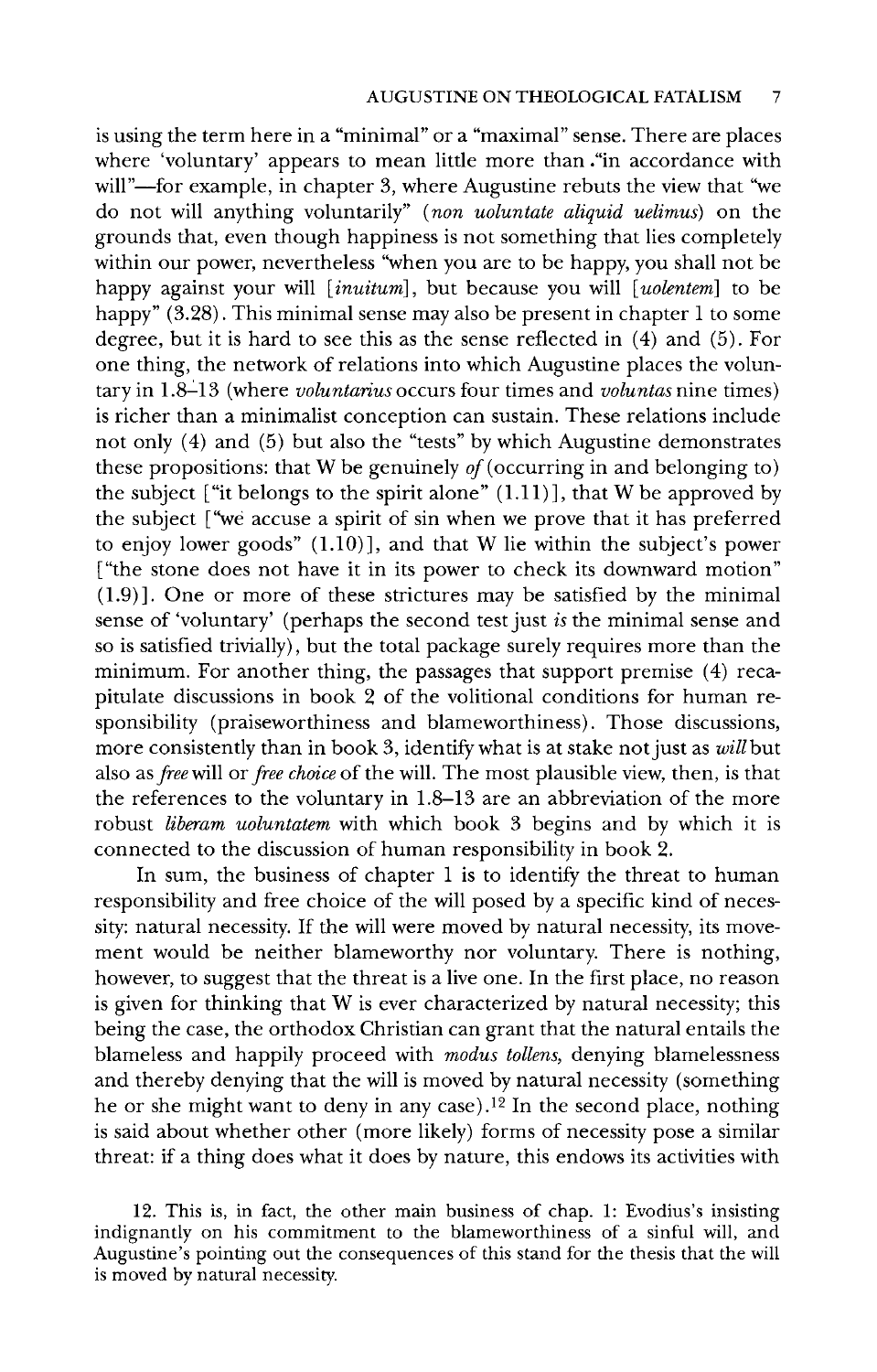a kind of necessity that is inimical to responsibility, but it is an open question at this point whether, other kinds of necessity have the same consequence.

# **II**

This preliminary discussion leads directly to the challenge posed by theological fatalism. The argument setting up this challenge is stated twice, the first time by Evodius at the beginning of chapter 2:

Since this is so, I am deeply troubled by a certain question: how can it be that God has foreknowledge of all future events, and yet that we do not sin by necessity *[necessitate]?* Anyone who says that an event can happen otherwise *[aliter euenire aliquid posse]* than as God has foreknown it is making an insane and malicious attempt to destroy God's foreknowledge. If God, therefore, foreknew that a good man . . . would sin, the sin was committed of necessity *[necesse erat id fieri],* because God foreknew that it would happen. How can there be free will *[uoluntas libera]* where there is such inevitable necessity *[ineuitabilis necessitas]}* (2.14-15)

"You have knocked vigorously at the door of God's mercy," Augustine responds. "May it be opened to those who knock" (2.16). Augustine then devotes the remainder of chapter 2 to expatiating on the proper method of knocking. "A great number of men are tormented by this question," he says, "for no other reason than that they do not ask it in the right way, but are too swift to excuse their sins, instead of confessing them" (2.16). For such people it is an open question whether we sin voluntarily and so responsibly, a question whose answer hinges on the success of the argument for theological fatalism (such people may even have an ulterior motive for taking the argument's conclusion seriously). But Evodius is evidently not among these men ["I have no doubt that you are already persuaded of this" (2.20), Augustine says], and theological fatalism can only raise for him an "aporetic" difficulty: it cannot threaten his belief *that* the will is free, it can only threaten his understanding of *how* it can be free.<sup>13</sup> It is this second threat that remains for Augustine to defuse, and he closes chapter 2 by asking Evodius to "observe how easily I shall answer such an important question for you after you have given a few answers to my question" (2.20).

13. Evodius's difficulties in the dialogue are typically aporetic in this sense. In bk. 2, for example, he says of God's wisdom in giving men free will, "Although I believe this with unshaken faith, nevertheless I do not understand it" (2.11). This is, of course, the attitude of "faith seeking understanding," which Augustine sanctions in bk. 1, chap. 2.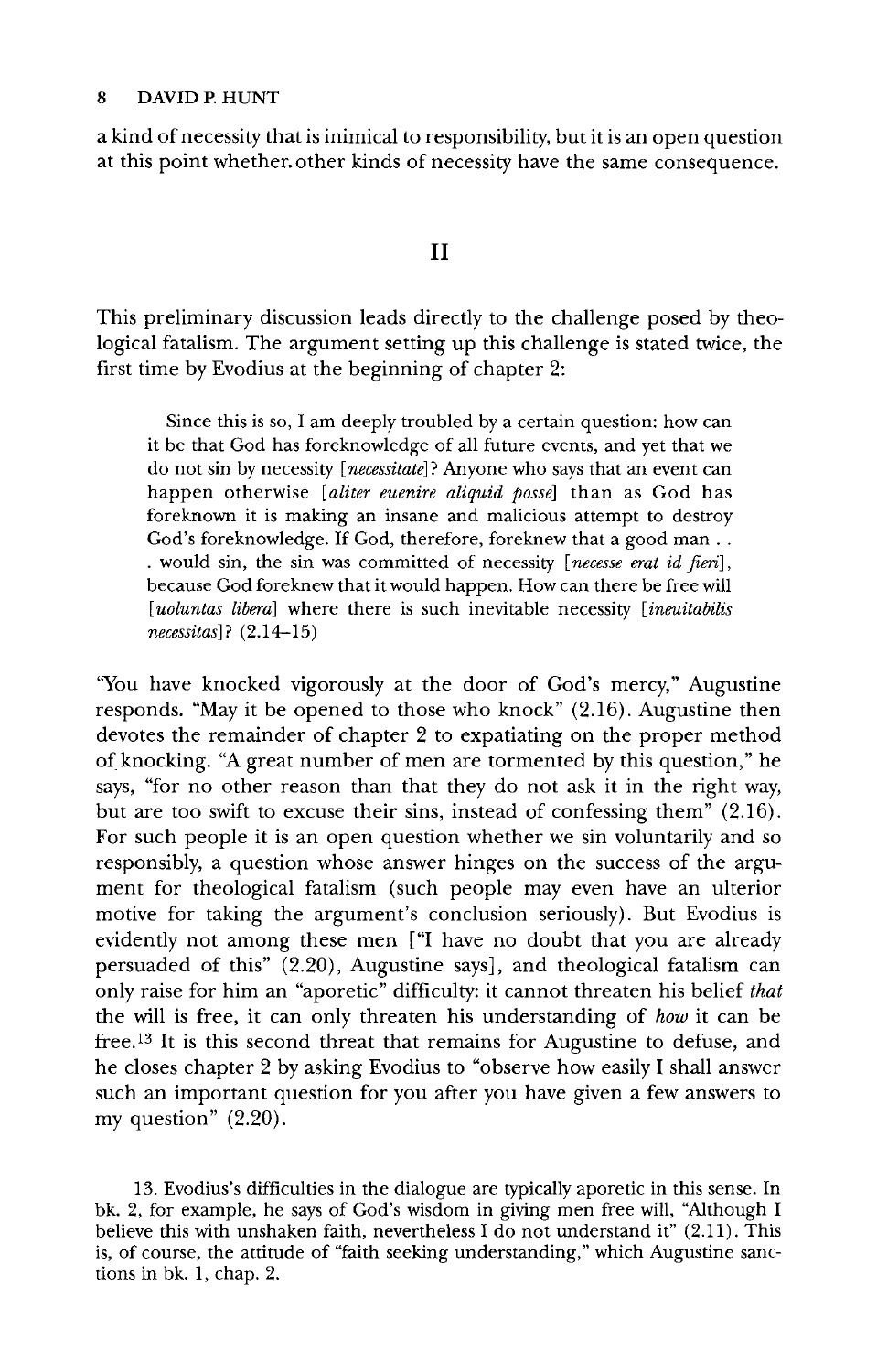It is perhaps owing to this extended excursus on the dialectical situ ation that Augustine feels the need to open chapter 3 with a restatement of Evodius's aporetic difficulty:

Surely this is the question that troubles and perplexes you: how can the following two propositions, that God has foreknowledge of all future events, and that we do not sin by necessity but by free will *[non necessitate, sed uoluntate]*, be made consistent with each other? "If God foreknows that man will sin," you say, "it is necessary that man sin." If man must *[necesse]* sin, his sin is not a result of the will's choice [uoluntatis arbitrium], but is instead a fixed and inevitable necessity *[ineuitabilis et fixa necessitas].* You fear now that this reasoning results either in the blasphemous denial of God's foreknowledge or, if we deny this, the admission that we sin by necessity, not by will *[non uoluntate sed necessitate].* (3.21-22)

There are minor differences in wording and emphasis between this formu lation and Evodius's in chapter 2, and even within a single formulation a variety of expressions is used for the key concepts. Necessity, for example, is adverted to a total of nine times under nearly as many locutions.<sup>14</sup> And what is it with which necessity is supposed to conflict? Is it the existence of *uoluntas libera* (Evodius at 2.15), the supposition that *uoluntate peccemus* (Augustine at 3.21), the idea that sin arises from *uoluntatis arbitήum* (Augustine again at 3.21), or all three? (Whichever it is, some species of the robust sense of 'voluntary' from chapter 1 is surely what is at issue here.) Since Augustine clearly regards the diversity of formulations as contributing toward a single argument, let us set aside these differences for the moment and represent this common argument as follows:

- (P1) W is foreknown (by God)  $\rightarrow$  W is necessary
- (P2) W is necessary  $\rightarrow \sim(W$  is voluntary)
	- $\therefore$  W is foreknown (by God)  $\rightarrow \sim(W$  is voluntary).

If the argument is sound, its conclusion leaves the theist with the unpalat able option of affirming the antecedent (and losing free will) or denying the consequent (and losing divine foreknowledge). Since the argument is formally valid, it can be defeated only if one of its premises is false or if it commits an informal fallacy, the most likely candidate for the latter being an equivocation on its middle term, 'necessary'.

Which of these critiques we are predisposed to find Augustine pursuing in his response to the argument may depend on how we understand chap ter 1 and its connection with the chapters that follow it. A careless reading

14. These are Evodius's locutions: *necessitate peccemus, [non] aliter euenire aliquid posse, necesse erat id fieri, ineuitabilis adparet necessitas',* and these are Augustine's: *necessitate.* . . *peccemus, necesse est ut peccet, autem necesse est, ineuitabilis etfixa necessitas, necessitate peccaή.*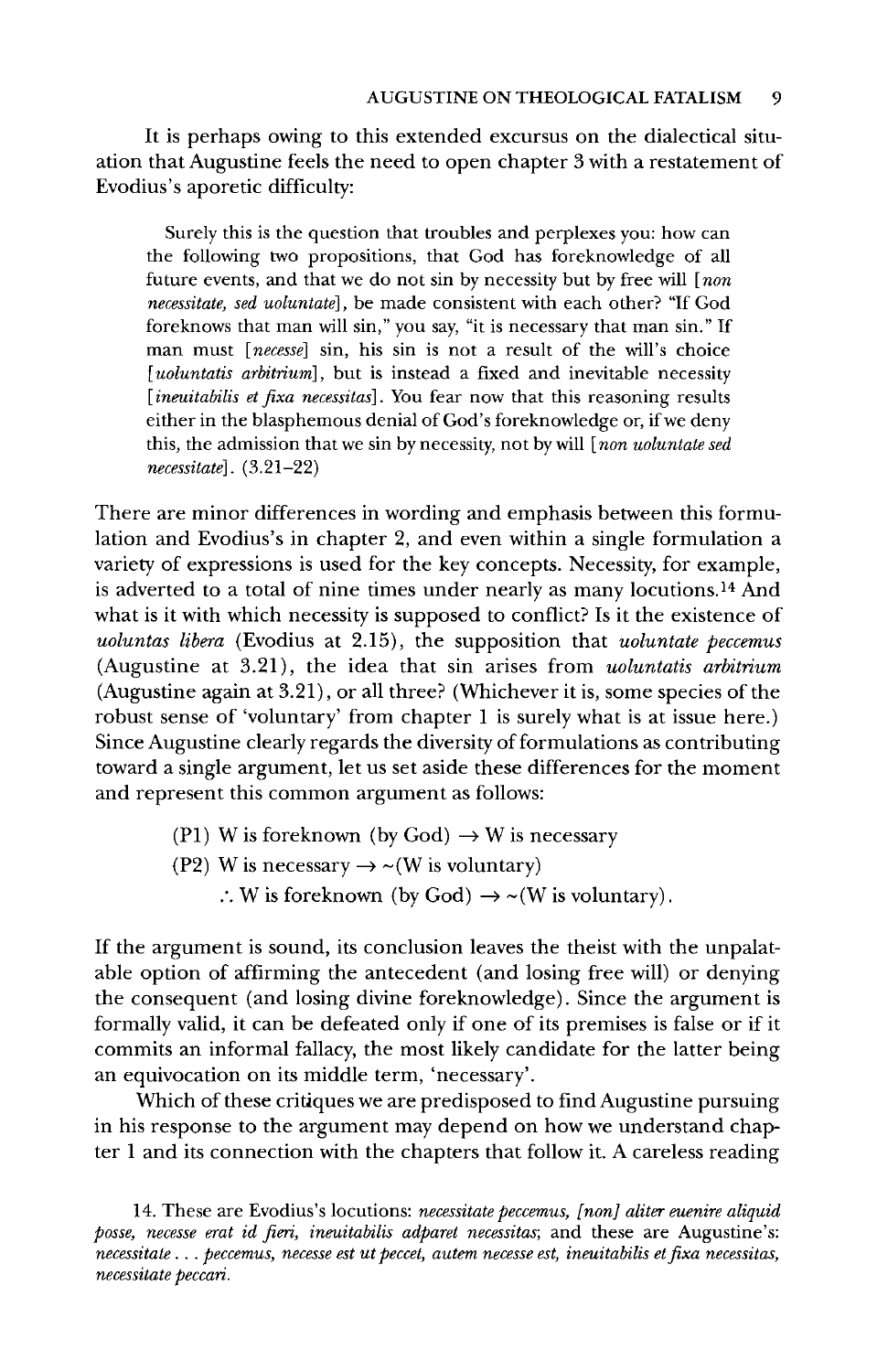of chapter 1 could easily suggest that Augustine is committed to (P2) and that his analysis of theological fatalism will therefore issue in some indictment of (PI). The virtue of this reading is that it makes the connection straightforward: chapter 1 establishes the second premise in the argument for theological fatalism, and chapter 2 adds the first premise and shows what follows when the two premises are combined. Its vice, as we saw, is that the posited connection simply does not exist: what is licensed by chapter 1 is

(5) W is natural  $\rightarrow \sim(W$  is voluntary),

wheras (P2) is conspicuous by its absence. A better reading recognizes this but still finds the connection in (P2), understanding its use of'necessity' as an abbreviated reference to the *natural* necessity of chapter 1; thus (P2) is again supported by (5) and Augustine's solution will have to be found in his analysis of (PI), which is either straightforwardly false or else true in a sense other than that established in chapter 1. But there are two problems with this position, one exegetical and one logical. The exegetical problem is that *'natura* and its cognates, which figure so prominently in chapter 1, are completely absent from chapters 2-4. This can hardly be an oversight: it is much more plausible to suppose that Augustine is signaling a new phase in the discussion than that he is continuing to employ the same concept of necessity while dropping all the characteristic locutions by which he formerly designated it. The logical problem with this reading is that a refutation of Evodius's argument would patently fail as a refutation of theological fatalism. If (P2) did no more than threaten human responsibility with *natural* necessity, the argument could be refuted by showing that divine foreknowledge does not bring foreknown actions under *that kind* of necessity. Since there is absolutely no reason to think that divine foreknowledge entails natural necessity, Augustine would be setting up a straw man whose demolition would leave intact the possibility that divine foreknowledge entails other forms of necessity that are equally destructive of human responsibility. The question of theological fatalism would therefore remain wide open.

If we refrain from reading (P2) as synonymous with (or at least implied by) (5), we have to understand the connection with chapter 1 in a wholly different manner. The following seems to me to be the most plausible way to do this. Chapter 1 presents a threat that one species of necessity poses for free will. It's a purely theoretical threat, as there is no reason to think that we do what we do or will what we will by natural necessity, nor is any reason so much as hinted at in the text; but Augustine's investigation of the threat is nevertheless useful in that it shows what a successful threat looks like and sets forth the standards by which success is to be measured. Chapters 2-3 then present a threat that another species of necessity poses for free will. This one is not a merely theoretical threat, at least for the orthodox theist, since divine foreknowledge provides at least some reason for thinking that human actions are indeed governed by a species of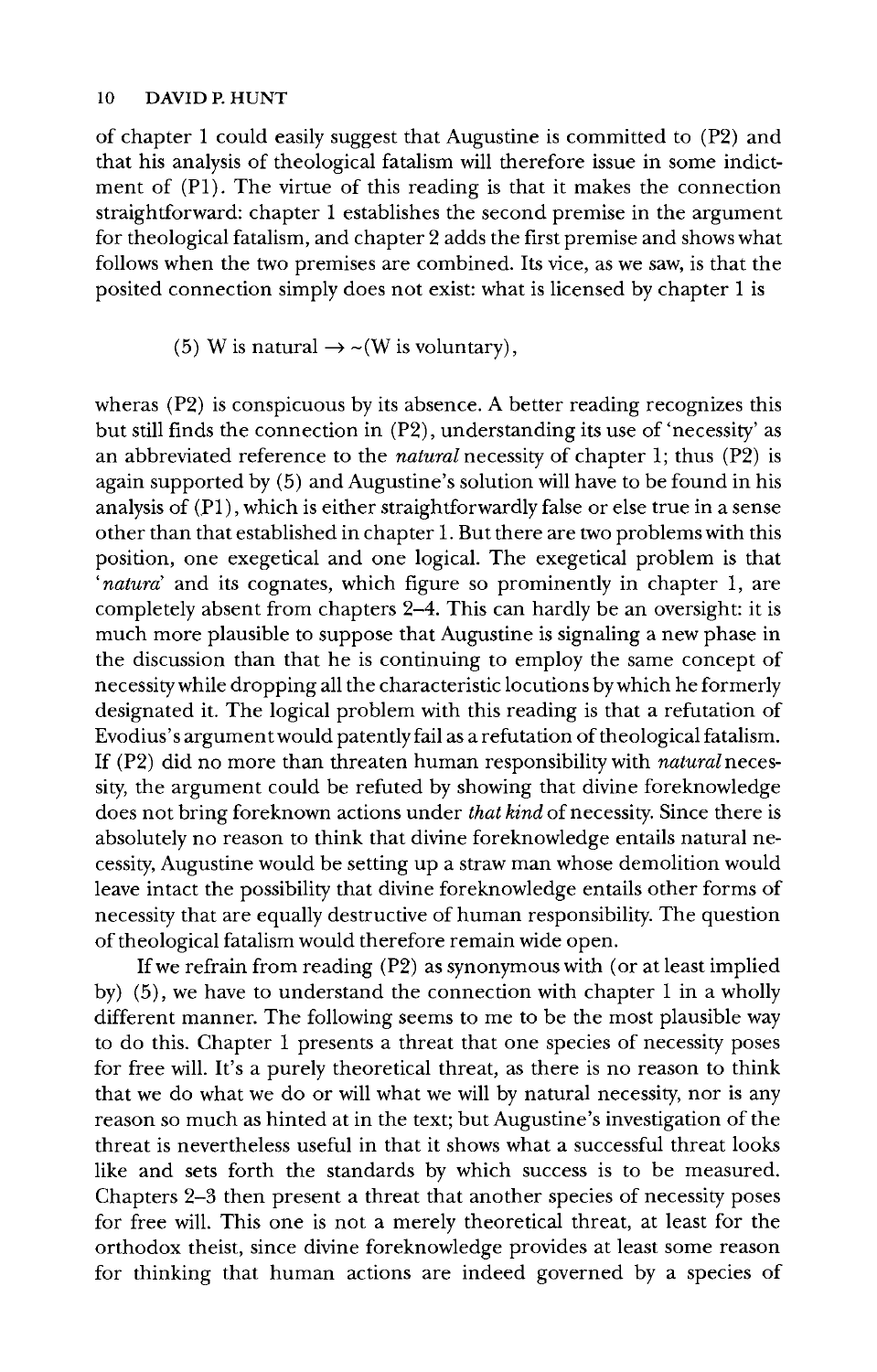necessity; but in investigating this new threat Augustine can look to chapter 1 for a model of how to proceed. We can then expect him to show in chapter 3 how the threat from foreknowledge and its associated necessity fails to meet the standards laid out in chapter 1.

# **Ill**

Chapter 3 is generally regarded as the heart of Augustine's response to theological fatalism, and it has consequently attracted the bulk of critical attention. I think this assessment is mistaken and the attention misdirected. Chapter 3, it must be said, is the most difficult of the four chapters under consideration (perhaps of the book), and I don't have a reading that makes perfect sense of it in the minutest detail. I don't know anyone who does; there's enough slippage in Augustine's usage of key terms that a completely coherent reading is probably impossible. But I do think that the broad picture is as follows.

First, Augustine nowhere denies (PI); to the contrary, he explicitly recognizes a sense in which (PI) is true. In chapter 2, as we saw, Evodius says of the objects of God's foreknowledge that they are "committed of necessity *[necesse erat id fieri]"* (2.15), assigns them "inevitable necessity *[ineuitabilis* ... *necessitas]"* (2.15), and denies that they "can happen other wise *[aliter euenire aliquid posse]"* (2.14). These characterizations may be suspect because they come from the initial statement of the problem; Augustine, however, adds others in chapter 3 that are clearly meant to be accepted, such as that "nothing happens otherwise *[non potest aliud fieri]* than as God foreknew" (3.30); that what God foreknows is "certain *[certά]"* (3.29), "cannot be otherwise *[nee aliter aliquid fieri possit]"* (3.28), and "will more certainly be present [ *certior aderit]*" (3.35); and finally, that "whatever God foreknows must come to be [necesse esse fieri quaecumque praesciuit Deus]" (3.36). Borrowing a phrase from chapter 4, where the pattern continues, we might say that Augustine regards the objects of God's foreknowledge as *necesse enim certa* (4.38), or "necessary because certain."<sup>15</sup>

Second, Augustine also declares a sense in which (P2) is true. The expression he uses repeatedly throughout chapter 3 to designate the neces sity that is inimical to human responsibility is *non uoluntate sed necessitate,* I read this phrase, not as suggesting that necessity in general is opposed to the voluntary [a suggestion that would contradict point (1) and the evi dence supporting it], but as a cue that 'necessity'—which is associated with a variety of meanings in Augustine—should *here* be read in such a way that

15. The entire passage from which this phrase is distilled goes as follows: *"Immo* necesse esset ut peccaret. Non enim aliter esset praescientia mea nisi certa praescirem."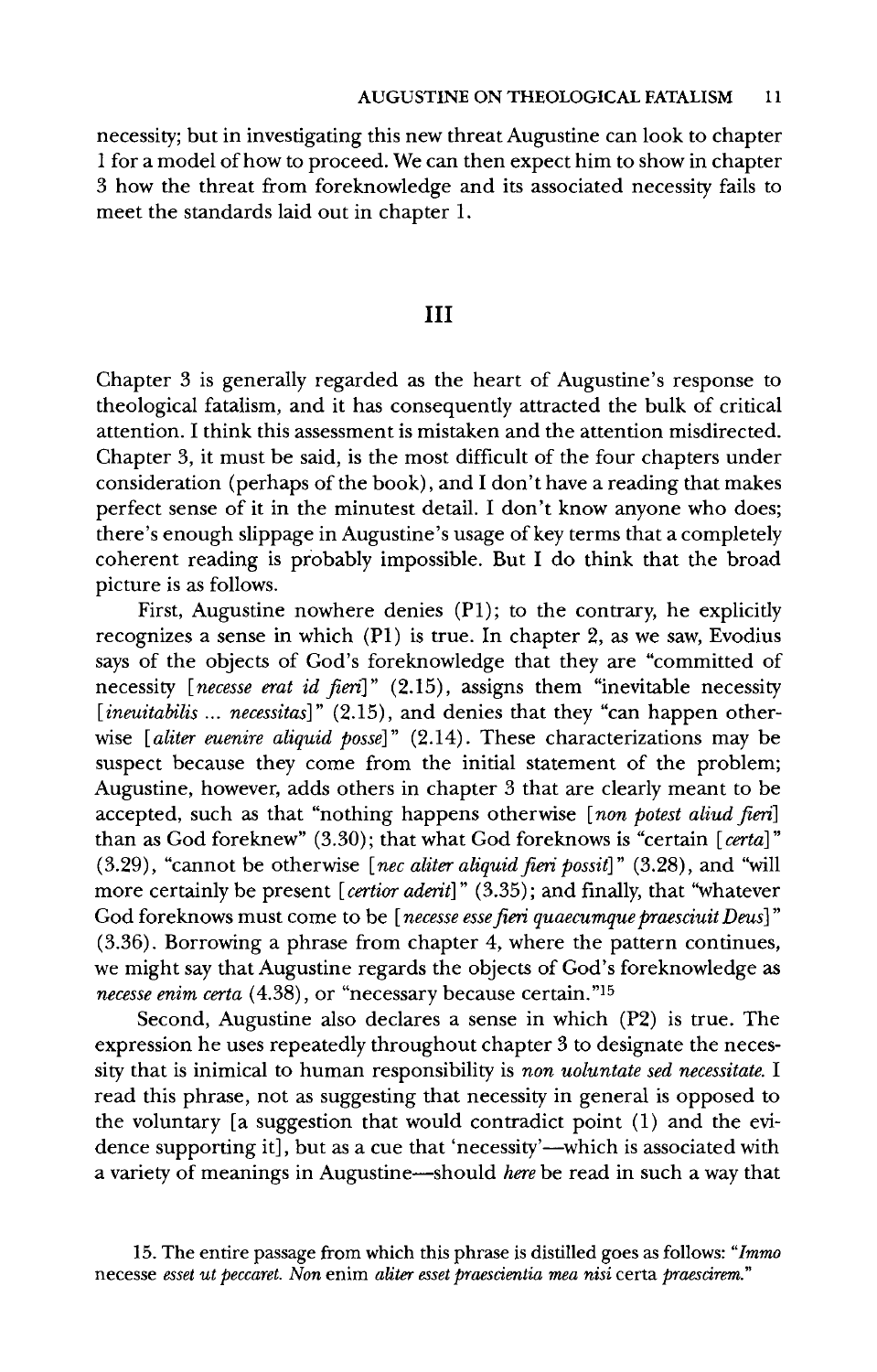the voluntary is excluded.<sup>16</sup> Chapter 1 showed that *naturae suae necessitate* is *non uoluntate sed necessitate.* The question posed in chapter 3 is whether *necesse enim certa* is also *non uoluntate sed necessitate.*

Third, Augustine's answer to this question is negative: while there is a sense in which  $(PI)$  is true, and also a sense in which  $(P2)$  is true, there is no single sense of 'necessary' in which both these premises are true. The argu ment can therefore be said to fail through equivocation. This is in fact the way Augustine presents the matter at the beginning of *De CivitateDei* 5.10, where he distinguishes a sense of necessity that opposes free choice but does not characterize our wills from one that does characterize our wills but does not oppose free choice. In *De Libero Arbitήo* 3.3, in contrast, his tendency is to disequivocate the argument in such a way that (PI) is true and (P2) is false .This is shown, for example, when Evodius summarizes what has been accomplished at the end of chapter 3: "I no longer deny that whatever God foreknows must *[necesse]* come to be, and that he foreknows our sins in such a way that our will still remains free in us and lies in our power" (3.35). First, he affirms that divine foreknowledge entails necessity—that is, he has been brought to see that *this* is not the place that the argument goes wrong. Second, he denies that divine foreknowledge excludes free choice of the will. Given these two conclusions, it must be that necessity does not entail the absence of free will, and he was wrong to link them unreflectively in his original formulation of the argument. This makes Augustine's analysis of the problem very different from that of most recent opponents of theological fatalism, who tend to construe (P2) or its equivalent as true and then argue that  $(P1)$  is (in that sense) false.<sup>17</sup>

16. Thus I differ from William Lane Craig, "Augustine on Foreknowledge and Free Will," *Augustinian Studies* 15 (1984): 41-63, who maintains that "Augustine equates necessity with causal necessity and opposes it to freedom and voluntary action" (p. 49) and, again, that "Augustine seems to use 'not voluntarily' and 'by necessity' as synonyms" (p. 50).

17. In fairness I should also cite the passage that is thought by some (e.g., William Craig) to constitute the strongest evidence for a contrary reading according to which Augustine sees (PI) as false and (P2) as true:

*Augustine.* See, please, how blindly a man says, "If God has fore known my will, it is necessary *[necesse]* that I will what God foreknows, since nothing can *[potest]* occur except as he has foreknown it. If, moreover, my act of will is subject to necessity *[necesse],* we must admit that I willed it not by will, but by necessity *[non iam uoluntate, sed necessitate]*." Strange foolishness! How could it be that nothing happens otherwise than as God foreknew, if He foreknows that something is going to be willed when nothing is going to be willed? I pass over the equally astounding assertion that I just said this man makes: "It is necessary that I will in this way." By assuming necessity, he tries to exclude will. If it is necessary that he will, how can he will, if there is no will? (3.30-31)

A careful reading, however, shows this passage to be far less damning than it appears. It begins with another statement of the argument for theological fatal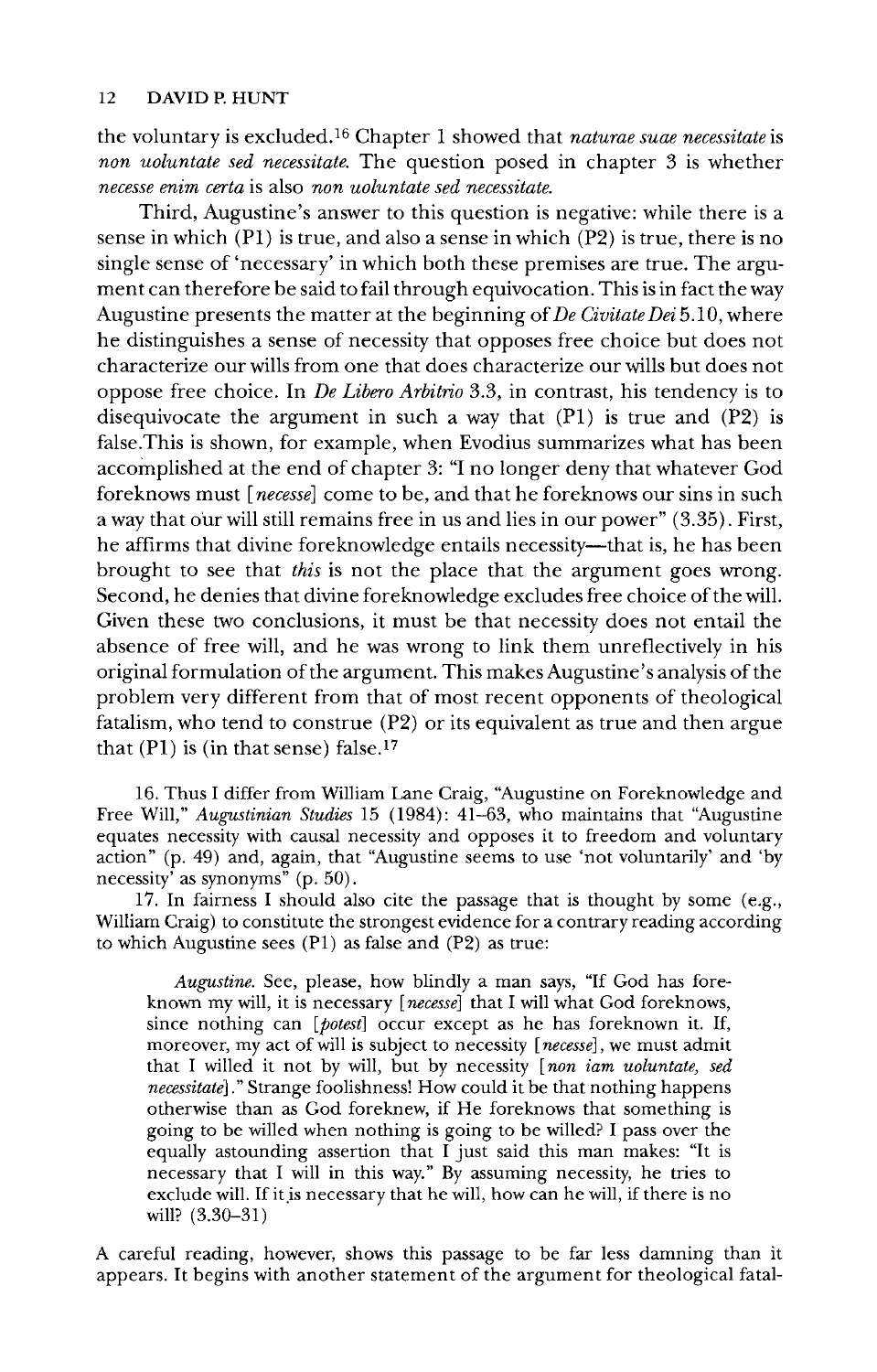Fourth, Augustine arrives at this position on the argument by applying various tests to W under the supposition that it is *necesse enim certa.* It is useful in understanding the logic of Augustine's argument to think of these tests as supplying necessary conditions for free will, though Augustine may not have thought of them precisely in this way. It is not even clear that Augustine thought of them as *distinct* tests: at times they appear to be distinct, while at other times the distinctions appear to collapse. With this caveat in mind, however, there should be little harm in identifying three tests at work in chapter 3: (a) whether W belongs to or is located in the subject ["God's foreknowledge . . . does not take from you the will to be happy when you begin to be happy" (3.29) ], (b) whether W is approved by the subject ["When we will, if the will itself is lacking in us, we surely do not will"  $(3.32)$ ; this is the minimal sense of 'voluntary'], and  $(c)$  whether W lies within the subject's power ["Nor can it be a will if it is not in our power" (3.34)]. These are the same three tests we identified in chapter 1, though they yield a more favorable result for *necesse enim certa* in chapter 3 than for *naturae suae necessitate* in chapter 1.

The second part is the toughest for my interpretation, since it extends the opprobrium to the necessity claim as well. But *which* necessity claim? Notice that the claim Augustine labels "astounding" is nowhere asserted in the argument; rather, it forms the consequent of the conditional that plays the role here of (PI) and the antecedent of the conditional that plays the role of (P2). Is it astounding in both places or only in one? What is wrong with it, Augustine says, is that "by assuming necessity he tries to exclude will." This is what (P2) does; so it is at least arguable that (P2) is the astounding claim while (PI) gets off scot-free. The last part of the passage can then be read this way: "If it is necessary that he wilί," then both (a) he wills (since necessity entails actuality) and (b) he does not will (since the objector understands necessity to exclude will). But this is a contradiction: "How can he will, if there is no will?" So we must reject either the initial supposition that it is necessary that he will or the objector's interpretation of that supposition as excluding will. Since the passage itself leaves this choice open, it does not force any reassessment of the evidence in other passages that Augustine construes (PI) as true and (P2) as false.

For a diametrically opposed reading of this passage, see Craig, "Augustine on Foreknowledge," p. 55.

ism. The partisan of this argument is said to be blind and foolish, but there is nothing at this point to suggest that it is commitment to (PI) that makes him so. Augustine's response to the argument comes in two parts. The first employs the rhetorical schema "How could it be that M, if N?" The answer to this rhetorical question is, of course, "It can't!" But whether this answer counts against M ("noth ing happens otherwise than as God foreknew") or against N ("He foreknows that something is going to be willed when nothing is going to be willed") depends on which is being used to undercut the other. Since N is *clearly* objectionable, it can't be used to undercut M, and (PI) therefore survives this first phase of Augustine's analysis. [While M lacks the modal force of (PI), it also lacks the modal force of the principle actually employed in the *stultitiam singularem* under discussion, namely, "nothing *can* occur except as he has foreknown." This principle, to which M is clearly an abbreviated reference, both packs the requisite modal punch and also entails (PI).] ' *'*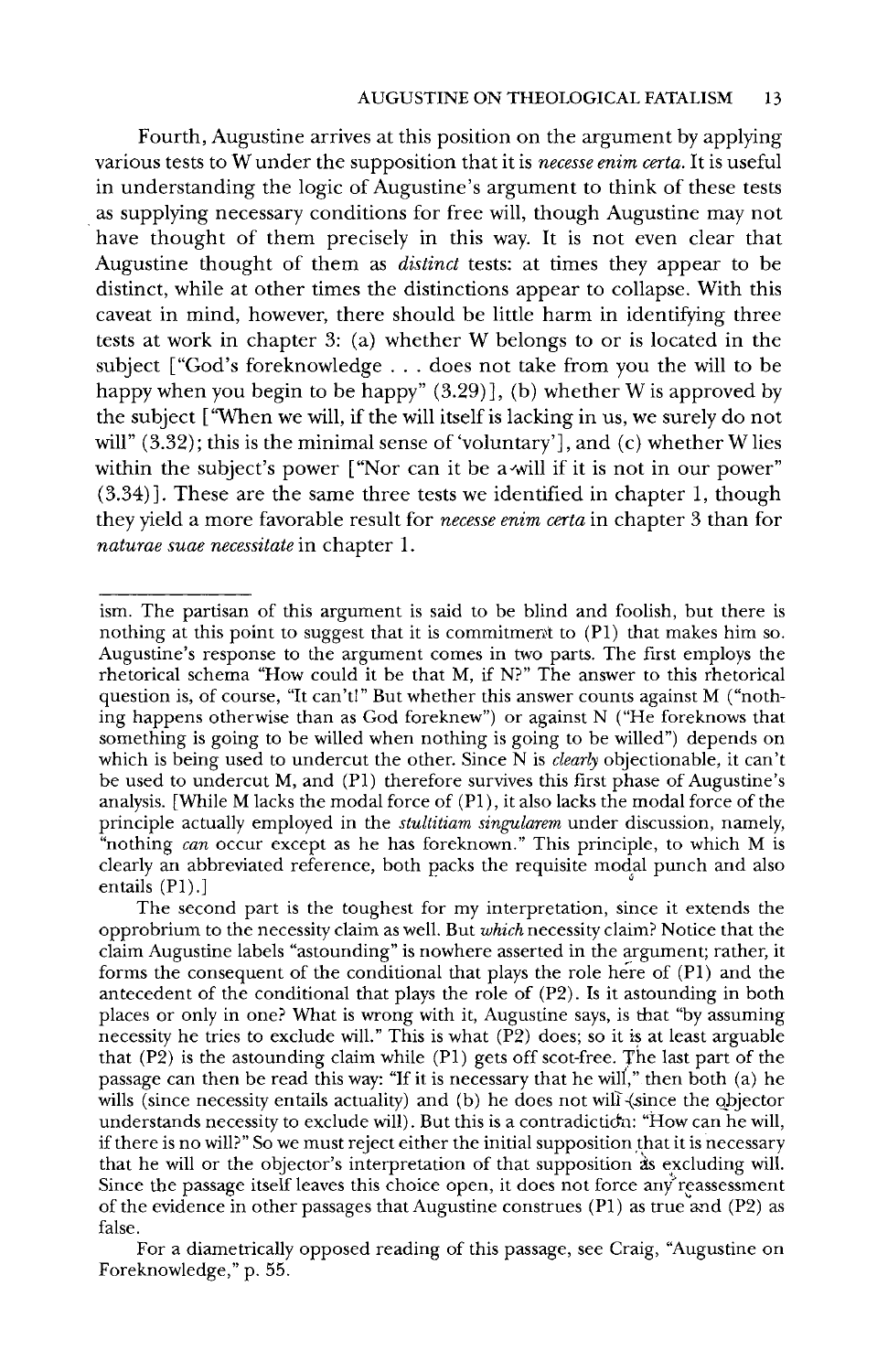#### 14 DAVID P. HUNT

Fifth, this result is unsatisfactory because it is one that a compatibilist or "soft determinist" could accept; it therefore fails to establish how divine foreknowledge can coexist with libertarian free will. This is not to say that Augustine shows himself to *be* a compatibilist in chapter 3. Whether he does so is a much disputed question, which I suspect to be ultimately unresolvable, inasmuch as it comes from anachronistically foisting upon Augustine a distinction that is important to us but may not have been important to him.<sup>18</sup> (Perhaps it should have been; but that does not mean that it was.) It is not, however, anachronistic to go in the other direction and ask whether Augustine's solution might be relevant to our own dilemmas, which require careful attention to the distinction between compatibilism and incompati bilism. The evidence for this in chapter 3 is not very encouraging.

Since *necesse enim certa* cannot affect Augustine's two nonmodal tests for free choice—that W belong to the subject and that it be at least mini mally voluntary—let us skip over Augustine's discussion of these and move directly to the modal requirement that W lie within our power. Augustine offers a conditional analysis of this requirement: something X is in our power if and only if its coming about depends on our will, that is, *if* there is some act of willing such that (a) were we to engage in that act of willing, X would come about, and (b) were we not to engage in that act of will ing, X would not come about.<sup>19</sup> Now if power is defined in terms of willing in this way, then it is trivially true that willing itself is always in our power. If  $X =$  dying, growing old, or being happy (to take Augustine's examples), there is no act of willing such that (a) and (b) are both true; but if  $X =$ *willing that Y*, there is some act of willing such that both counterfactuals are true, namely, the act of willing that Y. On this account, which places the will in our power by definition, divine foreknowledge cannot possibly

18. For a sampling of critical disagreement on the Augustinian view of free will, compare these two judgments: "Man is a puppet, free in the sense only of being arranged to act in a way which is not subject to external pressures"—John M. Rist, "Augustine on Free Will and Predestination," *Journal ofTheological Studies* 20 (Octo ber 1969): 440; and 'The will is not free merely in the sense that its choices are not externally coerced, but also in the sense that, confronted with two options, it has the power to choose either one"—Craig, "Augustine on Foreknowledge," p. 44. Or consider this pairing: "Augustine's view of free will amounts to liberty of spontane ity. It is not so much the ability to do otherwise, as the ability to act free of compulsion or constraint"—Gerard O'Daly, "Predestination and Freedom in Augustine's Ethics," in Philosophy in Christianity, ed. Godfrey Vesey, Royal Institute of Philosophy Lecture Series, vol. 25, supp. *Philosophy* (1989), p. 96; and "There can be no doubt that Augustine generally demanded for sinners more freedom than the first, 'slight' degree [i.e., liberty of spontaneity].... All men have two-way power, and exercise it in some of their voluntary actions"—Christopher Kir wan, *Augustine,* The Arguments of the Philosophers (London and New York: Routledge, 1989): 84, 88.

19. Cf. *De Spiήtu et Littera* 31.53: "We say there is power, when to the will is joined the possibility of doing. Hence someone is said to have in his power what he does if he wills, and does not do if he wills not to."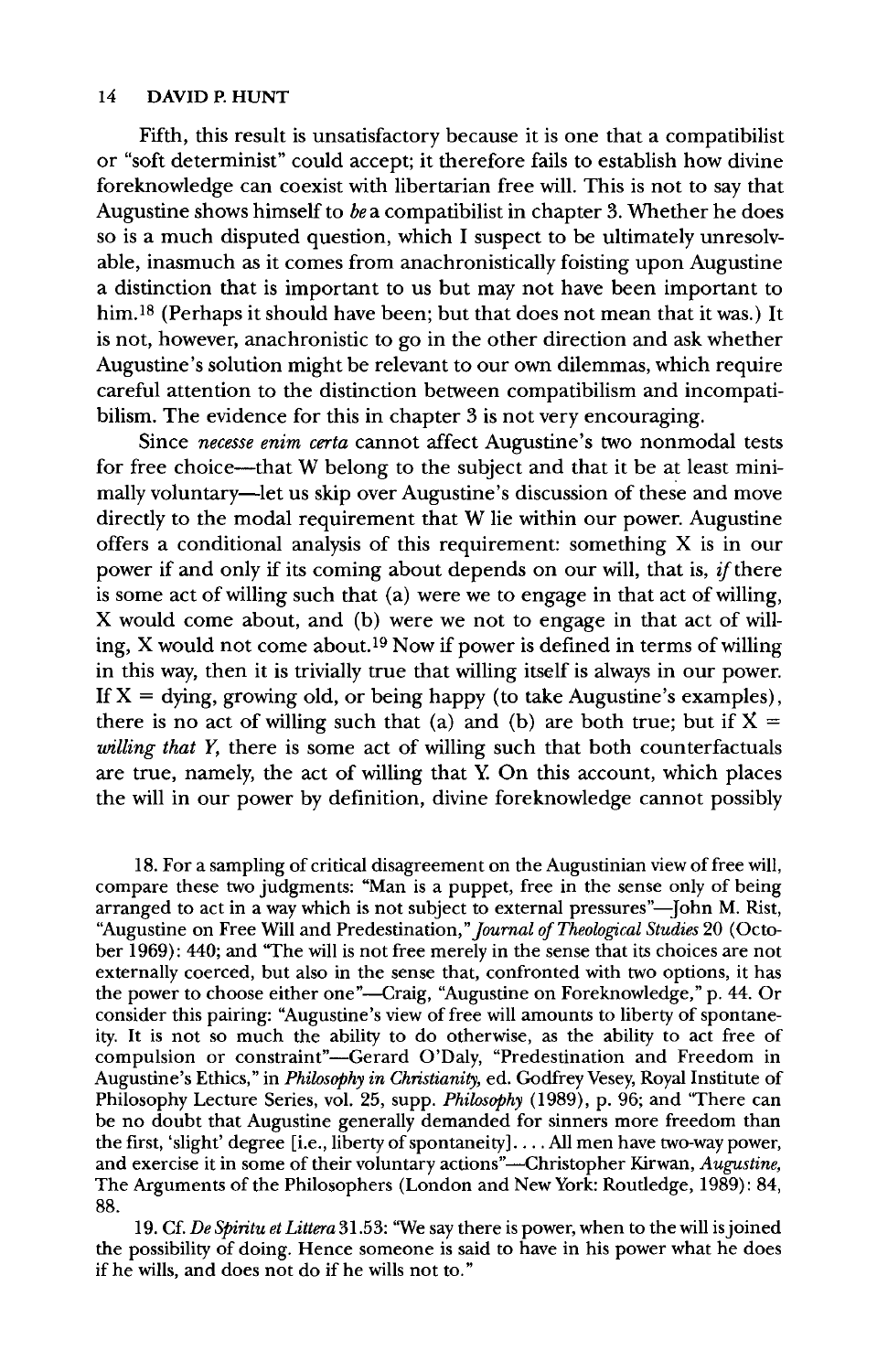jeopardize this power. Suppose God foreknows that I will will to sin and that my willing will issue in the sinful act. This is compatible with the act being in my power, that is, with it being the case that *were* I to refrain from willing, I would not perform the act; it is also compatible with the will being in my power, i.e., with it being the case that, *were* I to refrain from willing, I wouldn't will. So W continues to pass all of Augustine's tests for free agency even when divine foreknowledge is introduced into the equation.

Augustine's procedure here raises the critical question of whether he has really fulfilled any part of his obligation to show that the.will *is free* in these circumstances. Augustine evidently thinks that he has: "Our will, therefore, is not a will unless it is in our power. And since it is indeed in our power, it is free in us" (3.33). Christopher Kirwan rightly complains that Augustine "is altogether too cavalier about the distinction of will from free will,"<sup>20</sup> a judgment that can be confirmed in the present case by taking Augustine's "power test" for free will and using it to show that  $\hat{W}$  is free even when causally necessary. Suppose it is causally determined that I will will to sin and that my willing will issue in the sinful act. Again, it may be true that *were* I to refrain from willing I wouldn't sin (since the sinning was causally dependent on the willing); and it is certainly true that were I to refrain from willing I would refrain from willing. But to conclude from this that either the sinning or the willing was in my power, even though both were causally determined, reflects a sophistical view of power that no libertarian would accept. This means that Augustine's analysis in chapter 3 will not be helpful in resolving the contemporary post-Pikean version of theological fatalism, for which libertarian freedom is part of the puzzle conditions.

Sixth and last, it is a mistake to look to this chapter for Augustine's final word on the matter. [This is fortunate indeed, given point (5).] When Evodius sums up the chapter with the admission "I no longer deny *that* whatever God foreknows must come to be, and *that* he foreknows our sins in such a way that our will still remains free in us and lies in our power," there is an air of conclusiveness about his statement that makes it tempting to think that the problem has been solved and that it has been solved in chapter 3. But the conclusiveness is evidently a chimera since the discussion continues in the next chapter in response to Evodius's confession that he "still cannot see *how* God's foreknowledge of our sins can be reconciled with our free choice in sinning" (4.37). This should not be at all surprising. It's unclear that Evodius ever really denied what he says he no longer denies; at least Augustine has been assuming all along that his problem is a purely aporetic one. By building up his confidence in the compatibility of divine foreknowledge and free will, chapter 3 has made the problem more than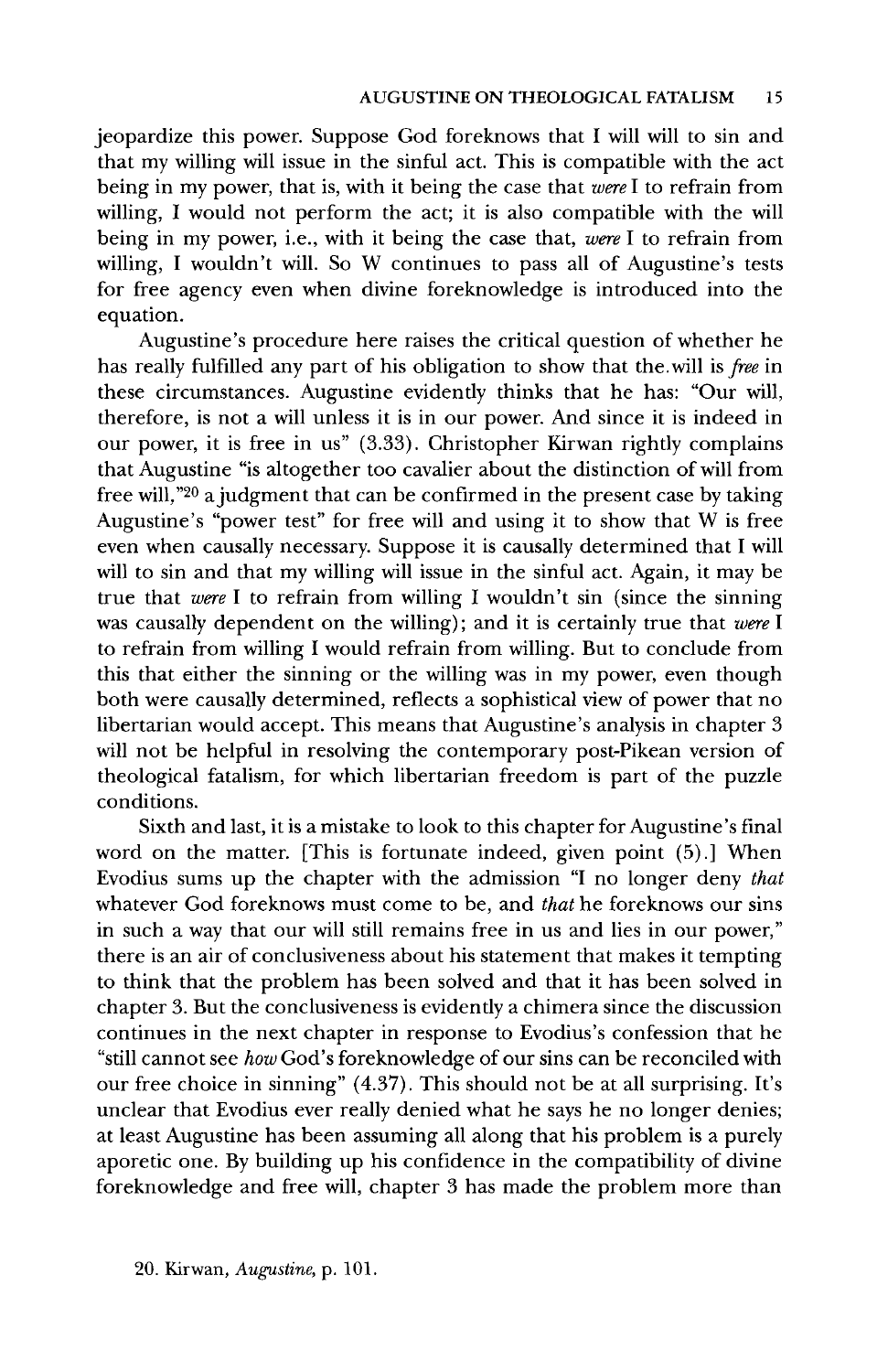ever an aporetic one.<sup>21</sup> But the aporia nevertheless remains. By having Evodius explicitly avow "that whatever God foreknows must come to be," Augustine implicitly traces the aporia to (P2), leaving it right where it was when Evodius closed his formulation of the argument in chapter 2 with the query "How can there be free will where there is such inevitable necessity?" (2.15)

This shows how far Augustine has yet to go in solving the problem he has set for himself. Yet commentators consistently focus on chapter 3 when formulating Augustine's solution.<sup>22</sup> William Rowe finds in chapter 4 a clue that Augustine *should* have developed, but he sees in chapter 3 the line that Augustine actually does develop.<sup>23</sup> The same is true of William Craig, who treats chapter 4 as a place for Augustine to tie up loose ends after the main work has been done in chapter 3.<sup>24</sup> Christopher Kirwan, in a book on Augustine that pays special attention to issues surrounding the will and explores the problem of theological fatalism at some length, manages to keep chapter 4 out of it altogether.<sup>25</sup> This can only result in a distorted view of Augustine's solution.

The inadequacy in chapter 3 that leads Augustine to pursue the issue into chapter 4 may have less to do with Augustine's conception of free will than with the tests he deploys in that chapter. These tests, as we saw, are unable to differentiate between cases of libertarian freedom and cases in which the will itself (as opposed to outward action) is causally determined or compelled. Augustine, however, rejects the latter possibility (at least for the pure case of a will uncontaminated by sin, which is the context for the discussion at the beginning of book 3). In *De Libero Arbitήo,* for example, there is his argument in book 1 (11.75-76) that the mind cannot be

21. In chap. 2 what makes the problem merely aporetic is the requirements of faith; in chap. 3, in contrast, it is the developing sense that—regardless of theologi cal commitments—there is just something very bizarre about the idea that fore knowledge should rule out free will. The modern debate has done nothing to diminish this sense of bizarreness. Pike himself allows that the idea "has a sharp counter-intuitive ring" ("Divine Foreknowledge," p. 27), and William Craig states the point well in *The Only Wise God:* "No matter how ingenious the argument, fatalism must be wrong. For it posits a constraint upon human freedom which is altogether unintelligible. The fatalist admits that our decisions and actions may be causally free—indeed, they could be utterly uncaused. Nevertheless, such actions are said to be constrained—but by what? Fate? What in the world is that?" (Grand Rapids, Mich.: Baker Book House, 1987), p. 69.

For more on the two *apoήai,* see the last section of my "Does Theological Fatalism Rest on an Equivocation?" American Philosophical Quarterly 32 (April 1995), pp. 153-65.

22. A notable exception is David De Celles, "Divine Prescience and Human Freedom in Augustine," *Augustinian Studies* 8 (1977): 151-60.

23. William Rowe, "Augustine on Foreknowledge and Free Will," *Review of Metaphysics* 18 (December 1964): 356-63.

24. Craig, "Augustine on Foreknowledge," pp. 56-57.

25. Kirwan, *Augustine,* chap. 5.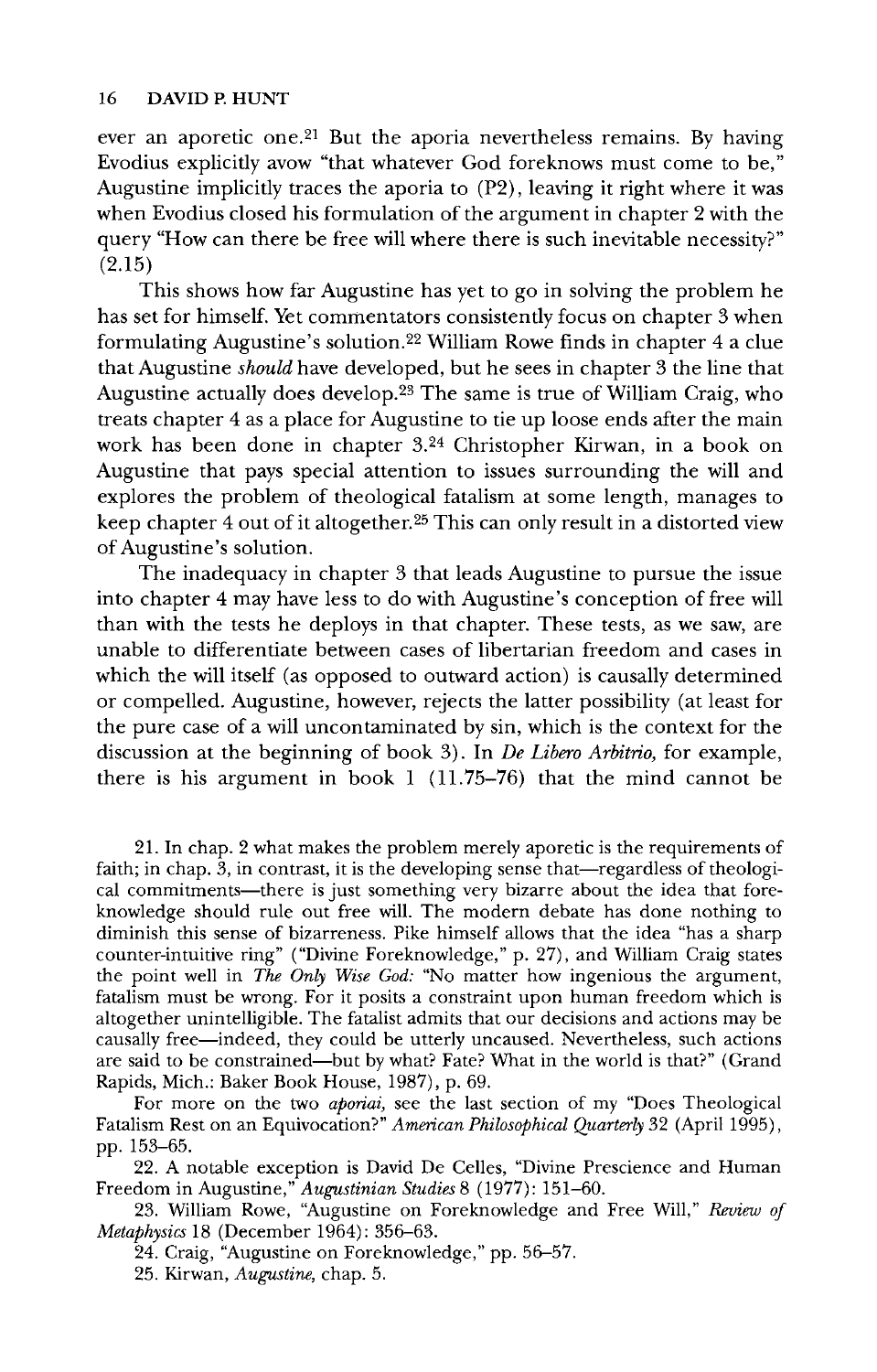compelled by anything superior, equal, or inferior—the superior and equal because they are too just to coerce the will, the inferior because it is too weak. It is unclear whether this argument is supposed to rule out *internal* as well as *external* compulsion. But in book 12 of  $\overrightarrow{De}$  *Civitate Dei* matters are less ambiguous:

The bad will is the cause of the bad action, but nothing is the efficient cause of the bad will. . . . For if two men, alike in physical and moral constitution, see the same corporal beauty, and one of them is excited by the sight to desire an illicit enjoyment while the other steadfastly maintains a modest restraint of his will, what do we suppose brings it about, that there is an evil will in the one and not in the other? . . . For, not to delay on such a difficulty as this, if both are tempted equally and one yields and consents to the temptation while the other remains unmoved by it, what other account can we give of the matter than this, that the one is willing, the other unwilling, to fall away from chastity? And what causes this but their own wills, in cases at least such as we are supposing, where the temperament is identical? The same beauty was equally obvious to the eyes of both; the same secret temptation pressed on both with equal violence. However minutely we examine the case, therefore, we can discern nothing which caused the will of the one to be evil. (12.6)

If anything, the stress here is on the similarity of *inner* conditions ("alike in physical and moral constitution," "tempted equally," "identical temperament," "same beauty equally obvious," "same secret temptation pressed with equal violence"), a similarity that precludes these conditions from explaining the differential outcome.

Augustine's argument in book 1 may be unsound and his analysis in *De CivitateDei* flawed. But whether or not he has come to this position honestly, the fact that he has come to it means that he must explain how divine foreknowledge can be compatible with *uncompelled* free will. Chapter 3 fails to do this, but Augustine's argument is not on that account a failure since it is not the job of chapter 3 to provide this explanation. That is the job of chapter 4.

# **IV**

Augustine begins chapter 4 by citing the "compulsion test" argued for in book 1: "Will you deny that we sin by will and not under compulsion *[cogente]* from anyone, either higher, lower, or equal?" (4.36). This test had also been broached in chapter 1, though it was not completely clear at that point how it fit in with the other tests for free will as they were being marshaled against a naturally necessary W. It is not broached at all in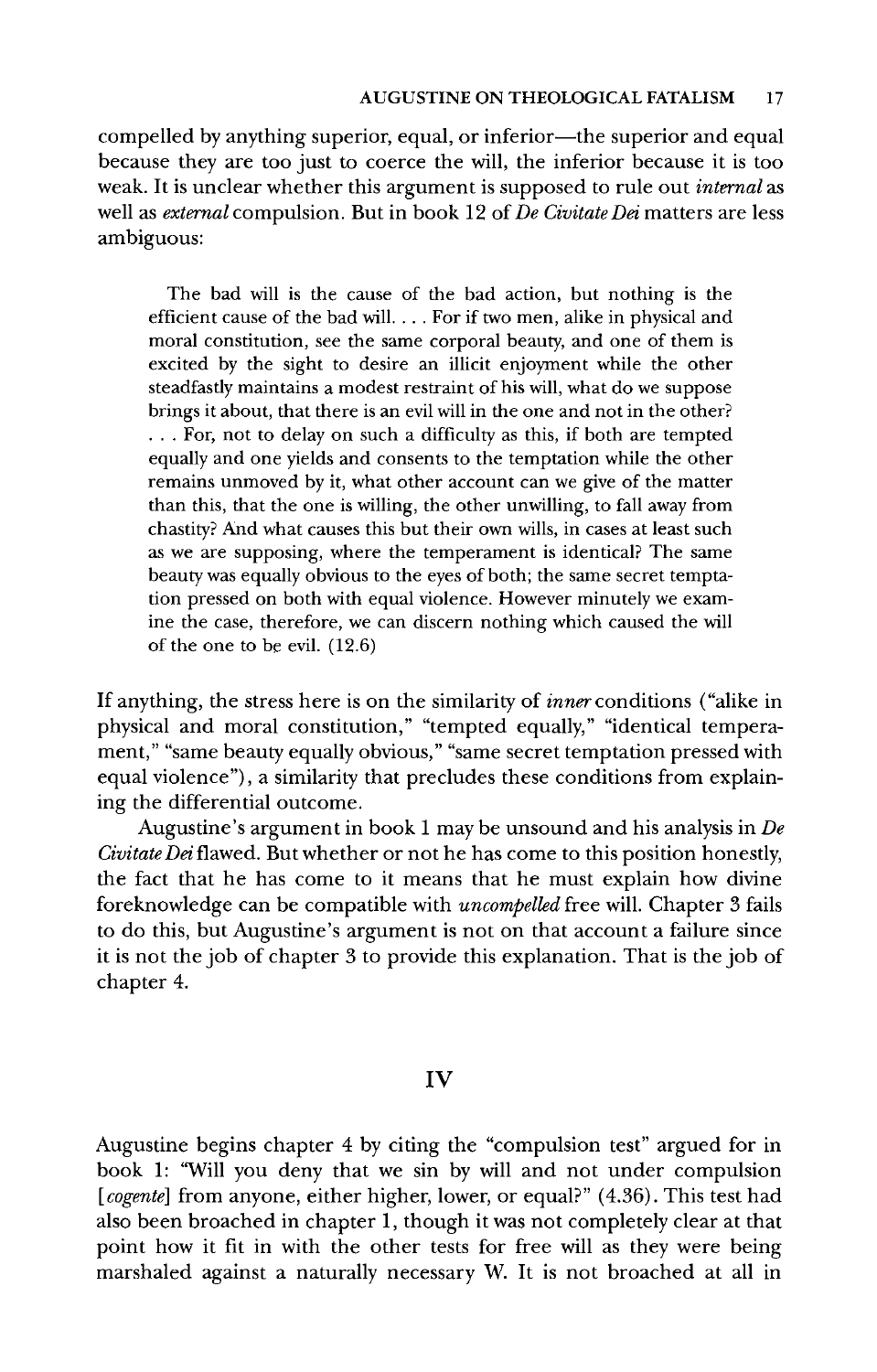chapter 3; in fact, the word 'compel' (Latin: *cogo)* and its cognates are completely missing from the text in chapters 2-3. The fact that the "compulsion test," which was trotted out during the examination of *naturae suae necessitate,* is not brought into the examination of *necesse enim certa* until chapter 4, is itself some reason to think that Augustine did not intend his analysis in chapter 3 to be regarded as a complete defense of free choice in the face of divine foreknowledge. A set of necessary conditions for free will may be enough to show that free will is absent in particular cases, like that of natural necessity, where one of the necessary conditions fails; but it is insufficient to show that free will is present, as Augustine wishes to do in the case of divine foreknowledge, unless the set is complete. Lack of compulsion provides the final necessary condition for free will as Augustine understands it during this last phase of the discussion.

This is certainly closer to a libertarian conception than that which can be gleaned from chapter 3, though a compatibilist could still accept it if "compulsion" were hedged about with enough qualifiers (e.g., that it be *external* to the agent). Augustine himself does enough hedging that, absent passages like the one just cited from *De CivitateDei,* one could well conclude with John Rist that Augustine "only recognizes external compulsion as compulsion. What we should call psychological compulsions are not compulsions for Augustine. They are simply the individual working out his own nature."<sup>26</sup> But even if this is largely true, there is no opportunity for such a qualification to enter into the analysis in chapter 4. Whether or not Augustine is himself soft on compatibilism, it would appear that foreknowledge is unimplicated in *any* form of genuine compulsion, not just the narrower forms recognized by soft determinists.

Following Evodius's statement of his remaining concerns, Augustine begins his reply by asking whether the problem arises from foreknowledge per se or from the fact that it is *God's* foreknowledge that is at issue. Evodius indicates the latter; Augustine thinks otherwise:

- *A.* If you foreknew that someone was going to sin, would it not be necessary *[necesse]* for him to sin?
- *E.* Yes, he would have to *[necesse]* sin, for my foreknowledge would not be genuine unless I foreknew what was certain *[certa].*
- *A.* Then it is not because it is God's foreknowledge that what He foreknew had to *[necesse]* happen, but only because it is foreknowledge. It is not foreknowledge if it does not foreknow what is certain [ *certa]*.
- *E.* I agree. But why are you making these points?
- A. Because unless I am mistaken, your foreknowledge that a man will sin does not of itself necessitate *[cogeres]* the sin. Your foreknowledge did not force [ *cogeret]* him to sin even though he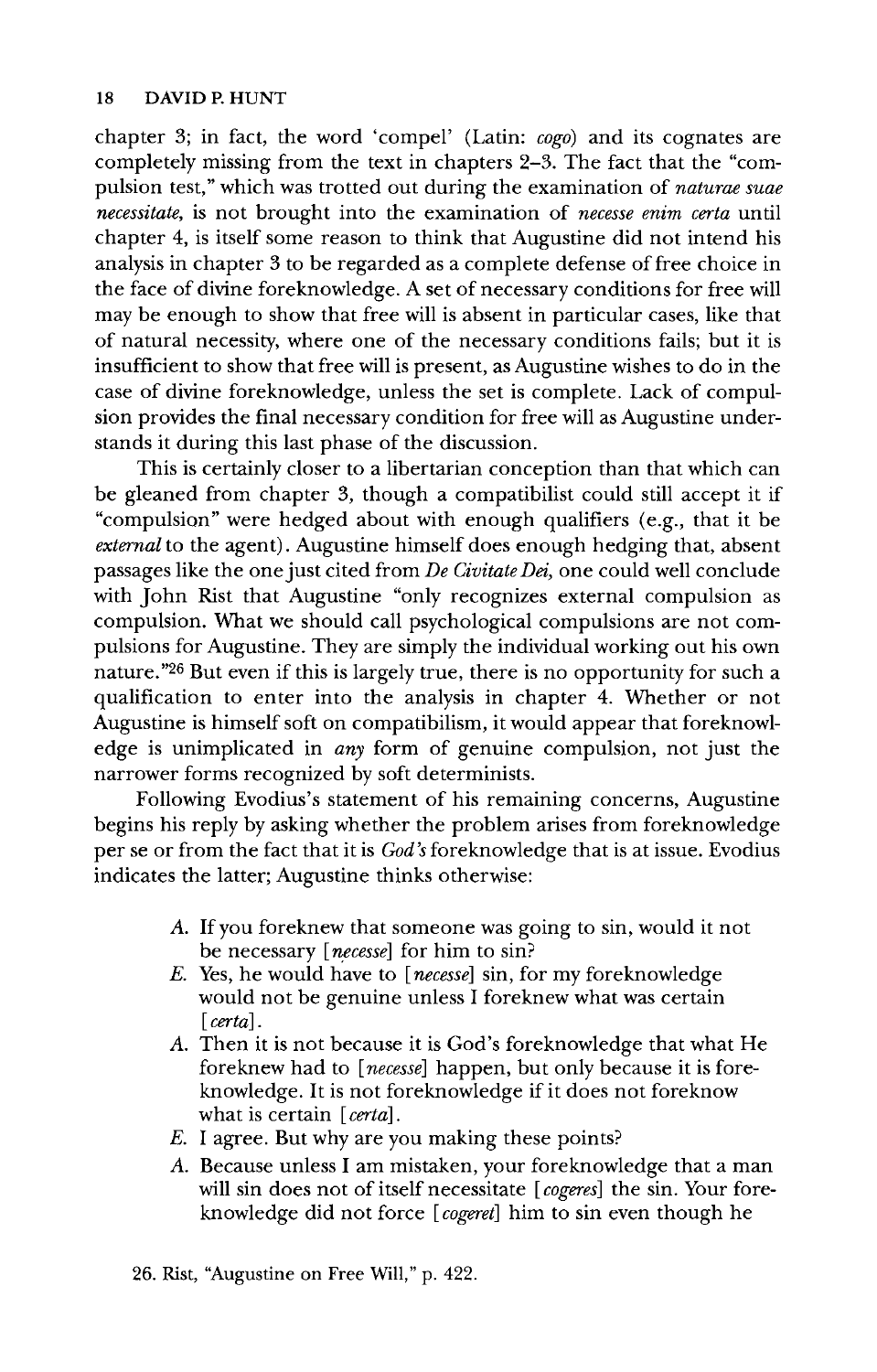was, without doubt *[sine dubio],* going to sin; otherwise you would not foreknow that which was to be. Thus these two things are not contradictories. As you, by your foreknowledge, know what someone else is going to do of his own will, so God forces *[cogens]* no one to sin; yet He foreknows those who will sin by their own will.

Why cannot He justly punish what He does not force *[cogit]* to be done, even though He foreknows it? Your recollection of events in the past does not compel [ *cogis]* them to occur. In the same way God's foreknowledge of future events does not compel *[cogit]* them to take place. As you remember certain things that you have done and yet have not done all the things that you remember, so God foreknows all the things of which He Himself is the Cause *[auctor],* and yet He is not the Cause *[auctor]* of all that He foreknows. (4.38-40)

What do we learn from this? Foreknowledge entails necessity, in the sense that what is foreknown *has to* happen, is *certain,* and will occur *without doubt;* it does *not* entail necessity by *compelling* or *causing* what is foreknown. Because it does not carry the latter implications, Augustine claims, it is not in conflict with free choice of the will or with God's justice in punishing us for the wrong use of the will.

Let us review the situation and how Augustine means to resolve it in chapter 4. He argues in chapter 3 that there is a sense in which it is true that

(P1) W is foreknown (by God)  $\rightarrow$  W is necessary,

and he establishes this as the canonical sense for purposes of examining the argument. He then asks in chapter 4 whether it is in the same sense true that

 $(P2.1)$  W is necessary  $\rightarrow$  W is compelled.

This question is important because Augustine is now adding to the three tests employed in chapter 3 what I have called the "compulsion test":

(P2.2) W is compelled  $\rightarrow \sim(W$  is voluntary).

Given that Augustine accepts (P2.2), if (P2.1) is also true, it follows that (P2) is true; and given that Augustine accepts (PI) as well, it then follows that theological fatalism is true. Augustine must therefore show that (P2.1) is false. If he can do this, he will not only turn back an important argument for (P2) but also show that (P2) is false. His title to this stronger conclusion rests on the fact that (P2.2) is the fourth and last in a series of tests that are severally necessary and *jointly sufficient* for W being voluntary. So *W is*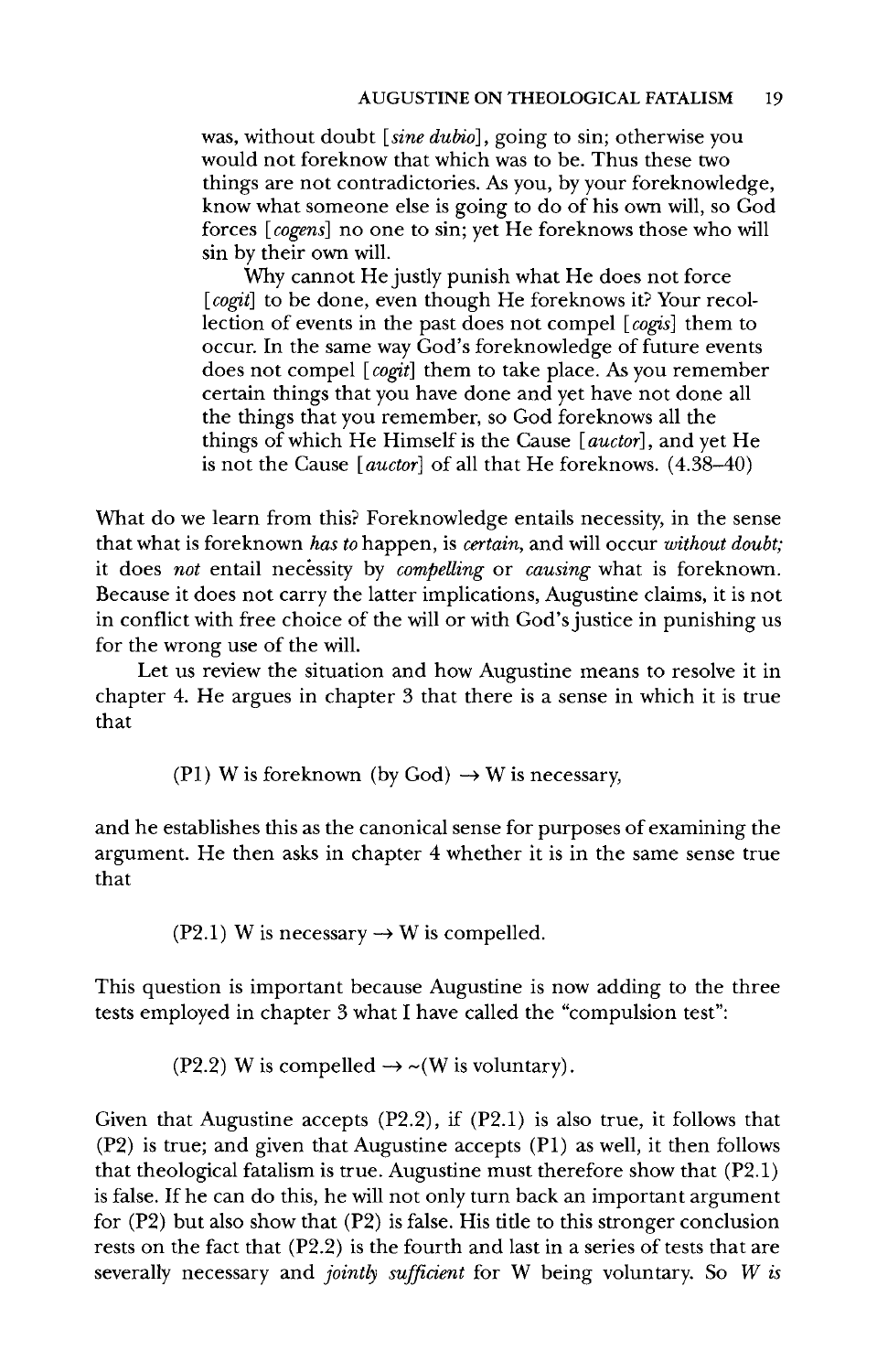*necessary* cannot entail *~(W is voluntary)* without thereby entailing that at least one of these tests is unsatisfied. But with respect to the first three tests, as Augustine shows in chapter 3, there are no grounds for thinking that *necesse enim certa* undermines voluntariness.<sup>27</sup> If Augustine can show the same for the fourth test, represented by (P2.2), it will follow that W is voluntary even if divinely foreknown (and thus necessary). And this is accomplished by showing that (P2.1) is false.

Suppose the only reason we have for thinking that W is compelled derives from the fact that W is foreknown (by God). What could this reason be? The first possibility to consider is that

> (A) W is foreknown (by God)  $\rightarrow$  W is compelled (by God's foreknowledge) .

The idea that divine knowledge might itself cause or compel what it knows seems implausible on its face, though it has not been entirely absent from the twentieth-century debate. Douglas Lackey, for example, argues that the divine case, no less than the human, presupposes a causal theory of knowledge, and that this requires a causal chain from God's knowledge to the foreknown event.<sup>28</sup> Another strategy, discussed in Jonathan Kvanvig's book *The Possibility of an All-knowing God,* rests on a conception of divine omniscience under which *p* would be true were God to believe that *p,* and *p* would be false were God not to believe that *p*—a formula which, on a counterfactual analysis of causation like that of David Lewis, implies the causal dependence of the state of affairs expressed by 'p' on God's believing that *p. <sup>29</sup>* As for Augustine's reason for addressing  $(A)$ , Jasper Hopkins appeals to Evodius's temptation "to picture God's foreknowledge as having some causal effect upon human free choices—perhaps because, in general, he pictures God as so very powerful."<sup>30</sup> Alternatively, Evodius might find the picture unattractive but also unavoidable inasmuch as he unreflectively equates necessity with causal necessity and thinks himself stuck with the latter once he admits the *necesse enim certa* of divine foreknowledge. Either

27. I think Augustine does show this. My earlier criticism (point 5 in sect. Ill) assumed that Augustine's response in chap.  $\hat{3}$  is complete and that the "power test" therefore carries the whole modal load for free will. Once the "compulsion test" is added to the mix, this criticism largely vanishes (leaving in its wake a purely semantic question of whether the counterfactual analysis gives an accurate rendering of the word 'power').

28. Douglas Lackey, "A New Disproof of the Compatibility of Foreknowledge and Free Choice," *Religious Studies* 10 (September 1974): 313-18. (But shouldn't the causal chain go in the other direction?)

29. Library of Philosophy and Religion (Houndmills, U.K.: Macmillan, 1986). Kvanvig's counterargument (p. 82) is that the converse of the counterfactuals also holds, making the relation inappropriately symmetrical for one of causal dependence.

30. Jasper Hopkins, "Augustine on Foreknowledge and Free Will," *International Journal for Philosophy of Religion* 8 (1977): 125.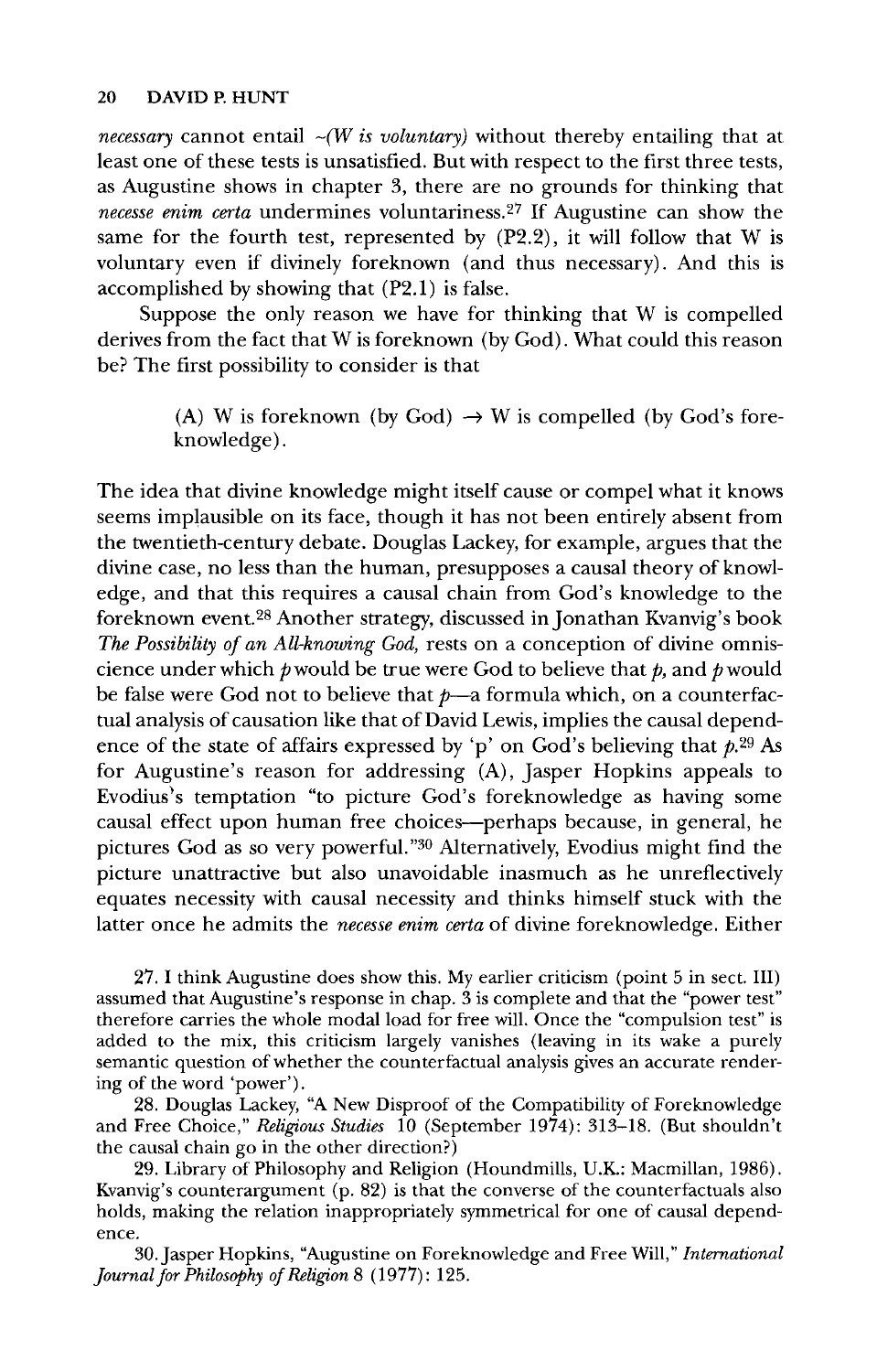way, Augustine regards it as crucial to the case against (P2.1) that (A) be defeated.

Augustine's argument against (A) in chapter 4 rests on a comparison of divine with human knowledge. Letting 'F' abbreviate 'W is foreknown', 'C' abbreviate 'W is caused or compelled', and 'Jones' stand for any hu man knower, we represent the argument as follows:

- (1a)  $[F (by God) \rightarrow C (by God's knowledge)] \leftrightarrow [F (by Jones) \rightarrow$ C (by Jones's knowledge)]
- $(2a) \sim [F$  (by Jones)  $\rightarrow C$  (by Jones's knowledge)]
	- $\therefore \sim [F \text{ (by God)} \rightarrow C \text{ (by God's knowledge)}].$

(la) is intuitively attractive in its own right, but Augustine provides an implicit argument on its behalf. The logic of *knowledge* should be the same whether the knower is human or divine. If divine foreknowledge did compel what it foreknows, it must be in virtue of its certainty: its *necesse enim certa.* But human foreknowledge is also certain (otherwise it would not qualify as knowledge). Thus the two foreknowledges, however different in other re spects, are alike when it comes to the characteristic relevant to compulsion. It is therefore rational to regard  $(1a)$  as true. As for  $(2a)$ , Augustine is so sure that Evodius would assent to it that he doesn't even offer him the ritual opportunity to do so. And indeed it is only in the most contrived case that  $(2a)$  might turn out false. This disposes of  $(A).<sup>31</sup>$ 

Of course, the fact that God's foreknowledge does not compel me to sin would not of itself show that I am blameworthy unless nothing else compelled me either. But suppose foreknowledge to be impossible except insofar as my actions are compelled by prior conditions; that is,

(B) W is foreknown (by God)  $\rightarrow$  W is compelled (by something).

If (B) were true, foreknowledge would be incompatible with uncompelled free will even though it is not foreknowledge that is doing the compelling. Richard Swinburne, for example, maintains that when a knower holds a belief about the future, if nothing is present to the knower that causally guarantees the believed state of affairs, the belief can only be true as a matter of *luck,* not *knowledge.<sup>52</sup>* This would be the case whether the knower is human or divine. Martin Davies calls this the "causal-epistemological" version of theological fatalism and claims that Boethius had it as his main concern. 3 3 Boethius, of course, addresses the concern by rejecting the

32. Richard Swinburne, *The Coherence of Theism,* Clarendon Library of Logic and Philosophy (Oxford: Clarendon Press, 1977), chap. 10.

<sup>31.</sup> A plausible extension of the argument yields the broader conclusion, endorsed elsewhere, that W is not even *explanatorily dependent* on God's foreknowl edge of W. See, for example, *De CivitateDei* 5.10: "For a man does not therefore sin because *[quia]* God foreknew that he would sin."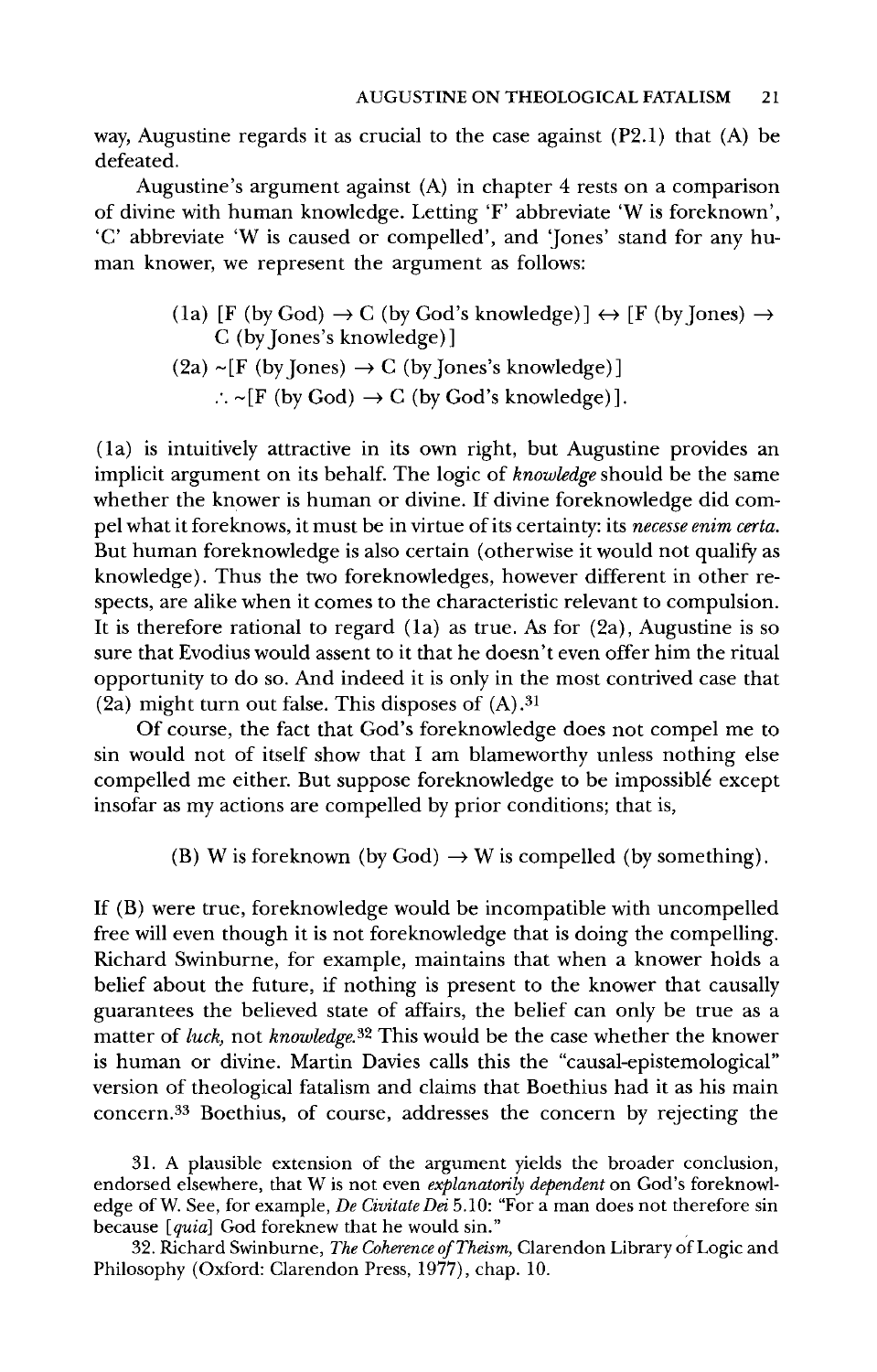predictive model of foreknowledge that underlies it, replacing it with a timeless vision of (what from our perspective is) the future. Augustine is also concerned with the causal-epistemological problem and responds to it with an alternate model of divine knowledge. Elsewhere the model is much like the Boethian; but in *De Libero Arbitήo* 3.4, his response is drawn from an ordinary example of human cognition.

In selecting the example, Augustine cannot proceed exactly as he did against  $(A)$  because the corresponding comparison of divine to human foreknowledge—

> $(lb*)$  [F (by God)  $\rightarrow$  C (by something)]  $\leftrightarrow$  [F (by Jones)  $\rightarrow$  C (by something) ]

—is dubious. Whereas my foreknowledge of someone else's action might not compel or cause that action, it may seem that human beings cannot achieve foreknowledge except in cases in which some present factor, accessible to present knowledge, is operating to compel or cause the foreknown action. Since compulsion is acknowledged by Augustine to be inimical to free will, this would mean that human foreknowledge is possible only under condi tions in which free will is in fact excluded. That Augustine does indeed take this view is suggested by his discussion of foreknowledge in *Confessions* 11.18<sup>34</sup> and by the infallibilist position on knowledge that he adopts in our text ("my foreknowledge would not be genuine unless I foreknew what was certain"). It is plausible to suppose that I cannot know infallibly what someone else will do of his or her own free will. If I can be said to know that my wife will choose the pecan pie, this must be on a less stringent account of knowledge than an infallibilist could accept; but I can still have infallible foreknowledge (more or less) of what is not subject to her will—for example, that she is about to hit the floor (since she is presently falling from the stepladder). My foreknowl edge does not cause or compel what it foreknows, but it can foreknow only what is caused or compelled. So the comparison with human foreknowledge does not seem to get the situation with divine foreknowledge quite right since Augustine clearly holds that God can know the future whether or not it is caused or compelled.

It is the ineffectiveness of (lb\*) that explains why, having begun by comparing divine foreknowledge to human foreknowledge, Augustine sud

<sup>33.</sup> Davies, "Boethius and Others," pp. 327-29.

<sup>34. &</sup>quot;When, therefore, they say that things future are seen, it is not themselves, which as yet are not (that is, which are future); but their causes or their signs perhaps are seen, which already are." For references to further texts, see Hopkins, "Augustine on Foreknowledge," who argues that the thought experiment in which Evodius is asked to suppose that he foreknows W is purely counterpossible: "Augustine does not believe that any human being has foreknowledge of another's free choice—except in the rare case where this knowledge has been revealed to him by God" (p. 124).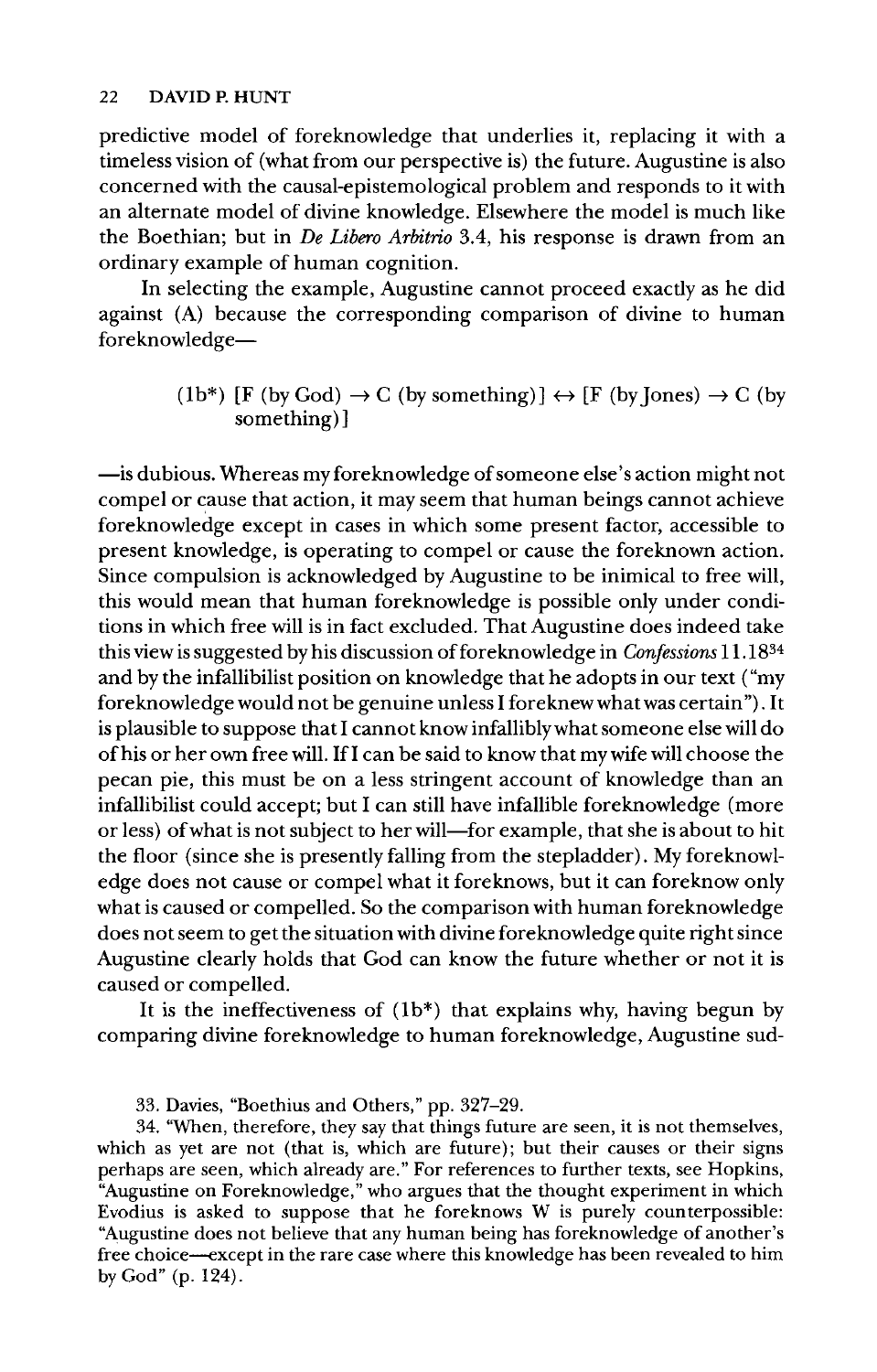denly switches to a comparison to human memory. Let 'R' stand for 'W is remembered.' The counterargument to (B) then goes like this:

\n- (1b) [F (by God) → C (by something)] 
$$
\leftrightarrow
$$
 [R (by Jones) → C (by something)]
\n- (2b) ~[R (by Jones) → C (by something)]
\n- ∴ ~[F (by God) → C (by something)].
\n

The second premise of the argument is again beyond dispute. As for (lb), it presupposes a particular way that divine foreknowledge operates, one in which the logical and chronological orders diverge. In the words of David De Celles, 'Though God infallibly knows what a man will decide before he decides it, yet nonetheless, His knowledge depends upon that decision."<sup>35</sup> God's knowledge, we might say, is upstream of W in the order of time but downstream of W in the order of explanation. If God's beliefs about future events depend on those events, His beliefs may be accounted for inde pendently of His awareness of conditions causally determining the events. In that case there is no more reason to assume causally necessitating conditions than there is in the case of human memories, which also depend on the remembered events. Not only is there nothing present to the remem berer that causes the remembered event, but there is nothing present to the rememberer from which the rememberer infers the remembered event: human memory is not retrodiction, as divine foreknowledge is not predic tion. On this model of God's foreknowledge, (lb) is true. As long as there are no crippling objections to that model, Augustine is within his rights in rejecting  $(B)$ . 36

There may be some question whether the critical feature of this model—the explanatory dependence of foreknowledge on the fore known—is consistent with what Augustine says elsewhere. In the *Confessions,* for example, we find Augustine entertaining another model, this one also inspired by the case of human memory. After noting that memory involves a mental image by which something from the past is perceived in the present, he adds,

Whether there be a like cause of foretelling future things, so that of things which as yet are not the images may be perceived as already

35. De Celles, "Divine Prescience," p. 160.

36. Perhaps the most salient objection is that the model presupposes a B-theory of time. Whether it does, as well as whether its doing so is objectionable, is too large an issue to address here, though I briefly defend the propriety of drawing on the B-theory when responding to theological fatalism in my "Does Theological Fatalism Rest on an Equivocation?"

Notice that the shift in cognitive model does not undermine the case against (A) since human memory has just as much title to knowledge (and thus to certainty) as has human foreknowledge. But the case of human memory illustrates more clearly than the case of human foreknowledge the relations of dependence that do (and do not) link divine foreknowledge with what God foreknows.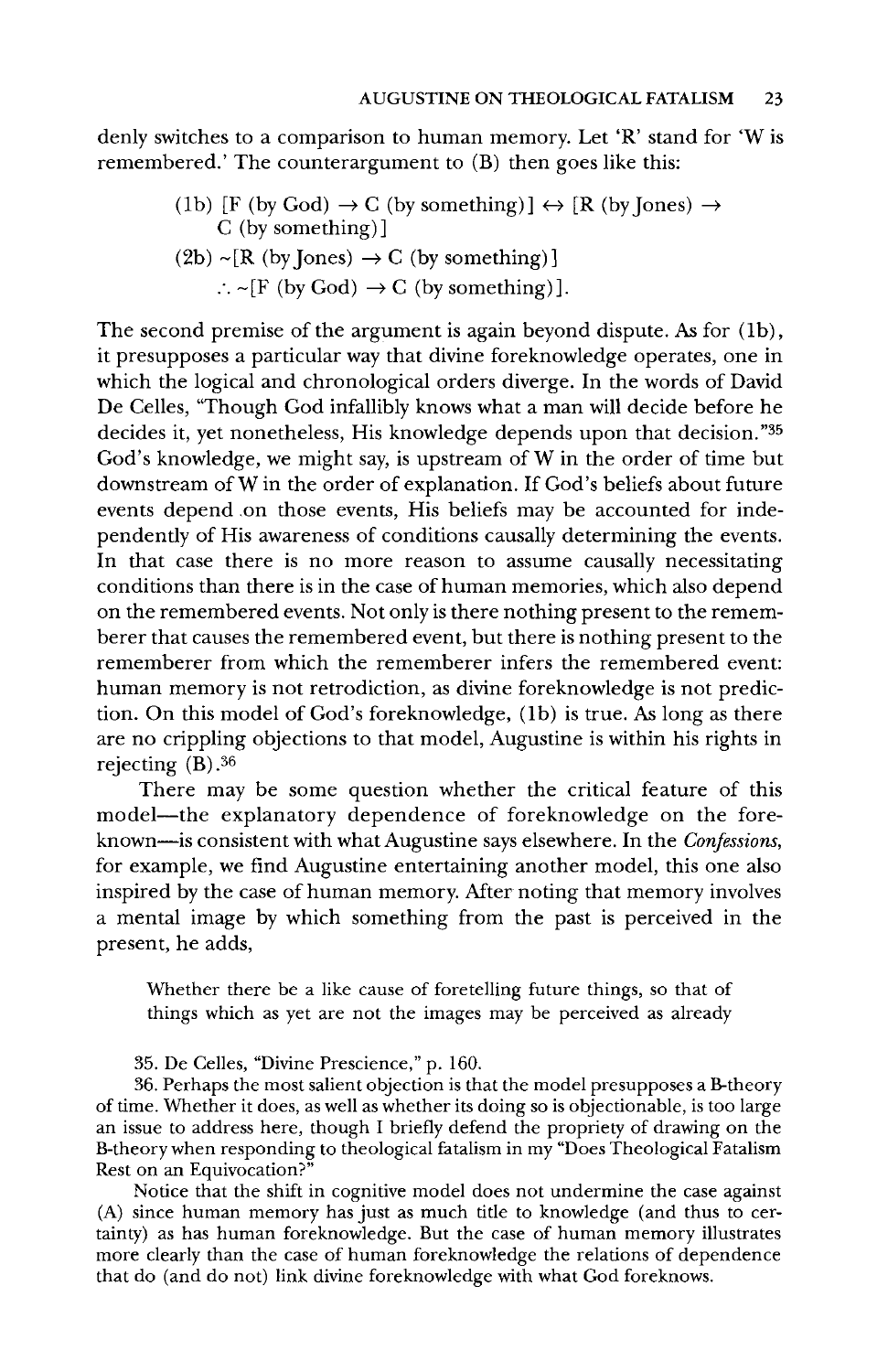### 24 DAVID P. HUNT

existing, I confess, my God, I know not. This certainly I know, that we generally think before on our future actions, and that this premedita tion is present; but that the action on which we premeditate is not yet, because it is future. . . . (11.18)

On this "premeditation" model, someone knows the future by knowing his own intentions for future action. If Christopher Kirwan is to be believed, the same idea may be found in *De Civitate Dei* book 5, where a crucial assumption of the Stoic argument Augustine is addressing "is that universal knowledge of the future comes not by foreseeing how things will be, but only by deciding or ordaining how things shall be."<sup>37</sup> Applied to God, the "premeditation" model suggests a further consideration in favor of (P2.1), namely,

(C) W is foreknown (by God)  $\rightarrow$  W is compelled (by God).

Here it is neither God's *foreknowledge,* as in (A), nor something *outside* God, as in (B), but *God Himself who* compels the foreknown event (and does so as a necessary condition of foreknowing it).

Is there any evidence that Augustine accepts the "premeditation" model, thereby incurring an obligation to respond to (C)? Nothing in his rebuttal of theological fatalism in *De CivitateDei* suggests that he agrees with the Stoics on this point, and the passage from the *Confessions* is clearly considering possibilities for human foreknowledge rather than proposing a model for divine foreknowledge. Better evidence of the "premeditation" model at work might be sought in *De Trinitate*, where Augustine writes, "God is not acquainted with any of his creatures, whether spiritual or corporeal, because they are, but they are because he is acquainted with them. For he did not lack knowledge of the things he was to create; he created, therefore, because he knew, not knew because he created" (15.13.22). Here, however, he is talking about the *existence* of creatures, not the particular facts about what they freely do. We know that God cannot be causative for everything He knows if only because some of what He knows is evil: Ήe can foreknow even those things which he himself does not do, such as whatever sins there may be."<sup>38</sup> Such knowledge is simply unavailable under the "premeditation" model. All in all, I see no reason to doubt Augustine's seriousness in proposing that future acts of will escape freedom annihilating compulsion because divine foreknowledge operates like "re

37. Kirwan, *Augustine,* p. 100. But Kirwan seems to me to be overreading the text: the Stoic assumption is surely (B), not (C).

38. *De Praedestinatione Sanctorum* 10.19. See also *Tractatus in foannis Evangelium* 53.4: "The Lord, as prescient of things future, did by the Prophet predict the unbelief of the Jews; predict, however, not cause. For it does not follow that the Lord compels any man to sin, because He knows already men's future sins. .. . If they had wished to do not evil, but good, they would not have been hindered. ..."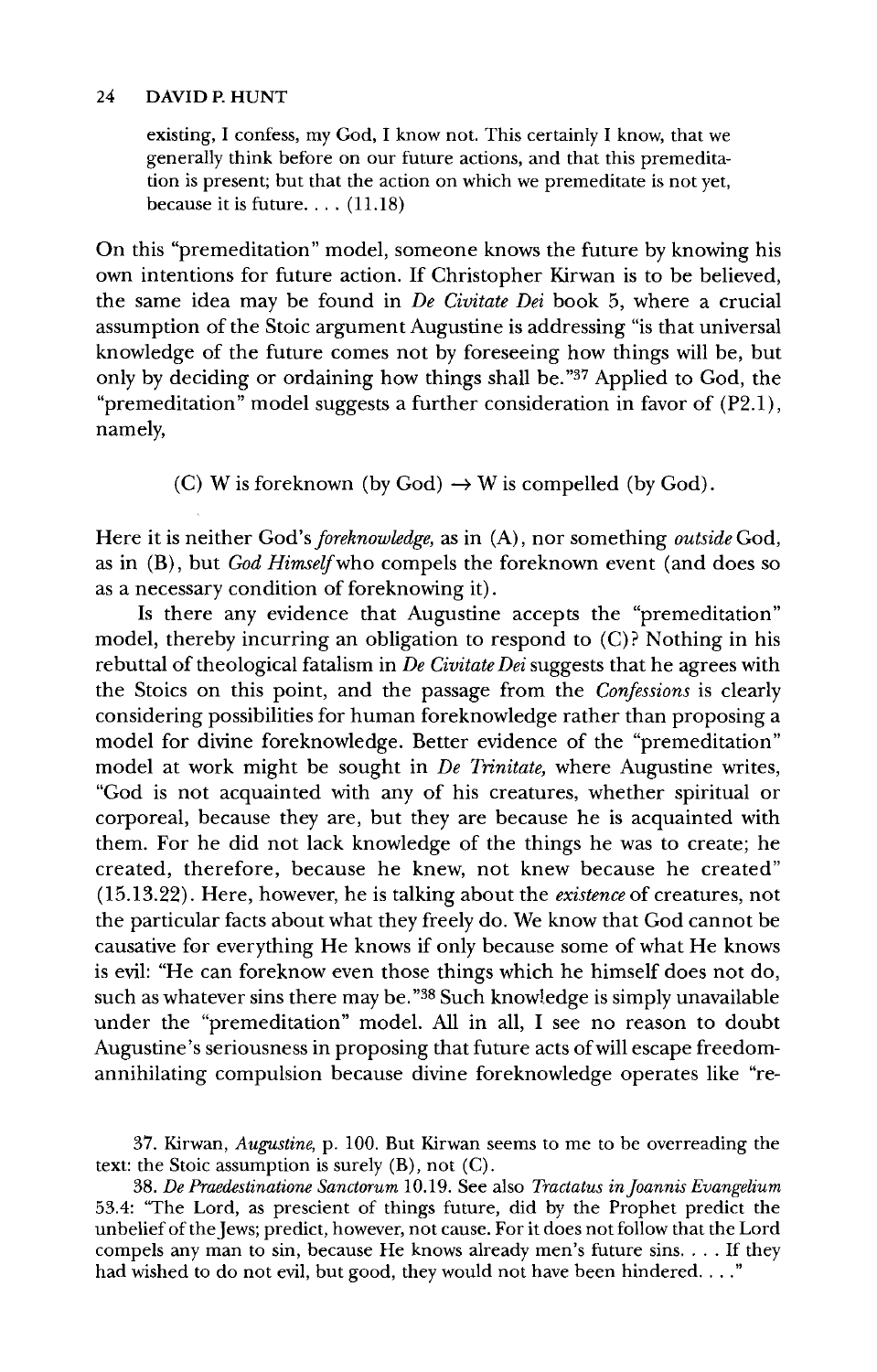verse memory." This is perfectly compatible with God's creative and provi dential endeavors requiring a complex interplay between foreknowledge and agency in which much of the future is also available to Him through premeditation.<sup>39</sup>

Before concluding this section, I should say something about the absence in 3.1-4 of any appeal to "timeless eternity" as the proper mode of divine existence. Augustine, after all, endorses this conception of God elsewhere.<sup>40</sup> Since this gives him the resources for a "Boethian" response to the problem, it may seem that he has missed a golden opportunity in neglecting to avail himself of those resources when addressing the argu ment for theological fatalism; at the very least, it is surprising that he does not even correct the argument's assumption (erroneous from an atem poralist standpoint) that God knows what will happen *beforehand.* The puz zle of how Augustine's response to theological fatalism fits in with what he says elsewhere about God's relation to time—a puzzle that confronts anyone who attempts to make sense out of Augustine's position in our pas sage—has a neat solution on the interpretation I have been offering. If free will, while excluding causal determinism and compulsion, is nevertheless compatible with divine foreknowledge because the latter necessitates with out causing or compelling what it foreknows, presumably free will would be compatible with divine *timeless* knowledge for the same reason. In either case, God's knowledge does not cause or compel what it knows. This is Augustine's basic explanation for why divine knowledge is benign in its effects on free will, and the explanation applies whether or not God exists in time. Since the argument's assumption that God exists and knows in time is not part of what makes the argument go wrong, there is no need for Augustine to correct this assumption in offering his own solution to the problem. Were he to correct it, he would still have to explain how God's timeless knowledge is compatible with free will, and this explanation would not differ in any essential respects from the one he actually offers in response to the conventional formulation of theological fatalism in terms of divine *foreknowledge*. If I have understood Augustine's position correctly, introducing divine atemporalism into the discussion in chapters 1-4 would be irrelevant to the points at issue there and simply delay arrival at the real solution to the problem.

Augustine is evidently satisfied with what he has accomplished in chap ter 4 because his response to Evodius's aporia ends at that point. And what

39. Against the common objection that complete foreknowledge stultifies rather than abets providential agency, see my Όmniprescient Agency," *Religious Studies* 28 (September 1992): 351-69; "Divine Providence and Simple Foreknowl edge," *Faith and Philosophy* 10 (July 1993): 394-414; "Prescience and Providence: A Reply to My Critics," *Faith and Philosophy* 10 (July 1993): 430-40; and "The Compati bility of Omniscience and Intentional Action: A Reply to Tomis Kapitan," forthcom ing in *Religious Studies.*

40. For example, *Confessions* bk. 11, *De Trinitate* bk. 15, *Ad Simplicianum de Diversis Quaestionibus* 2.2.2.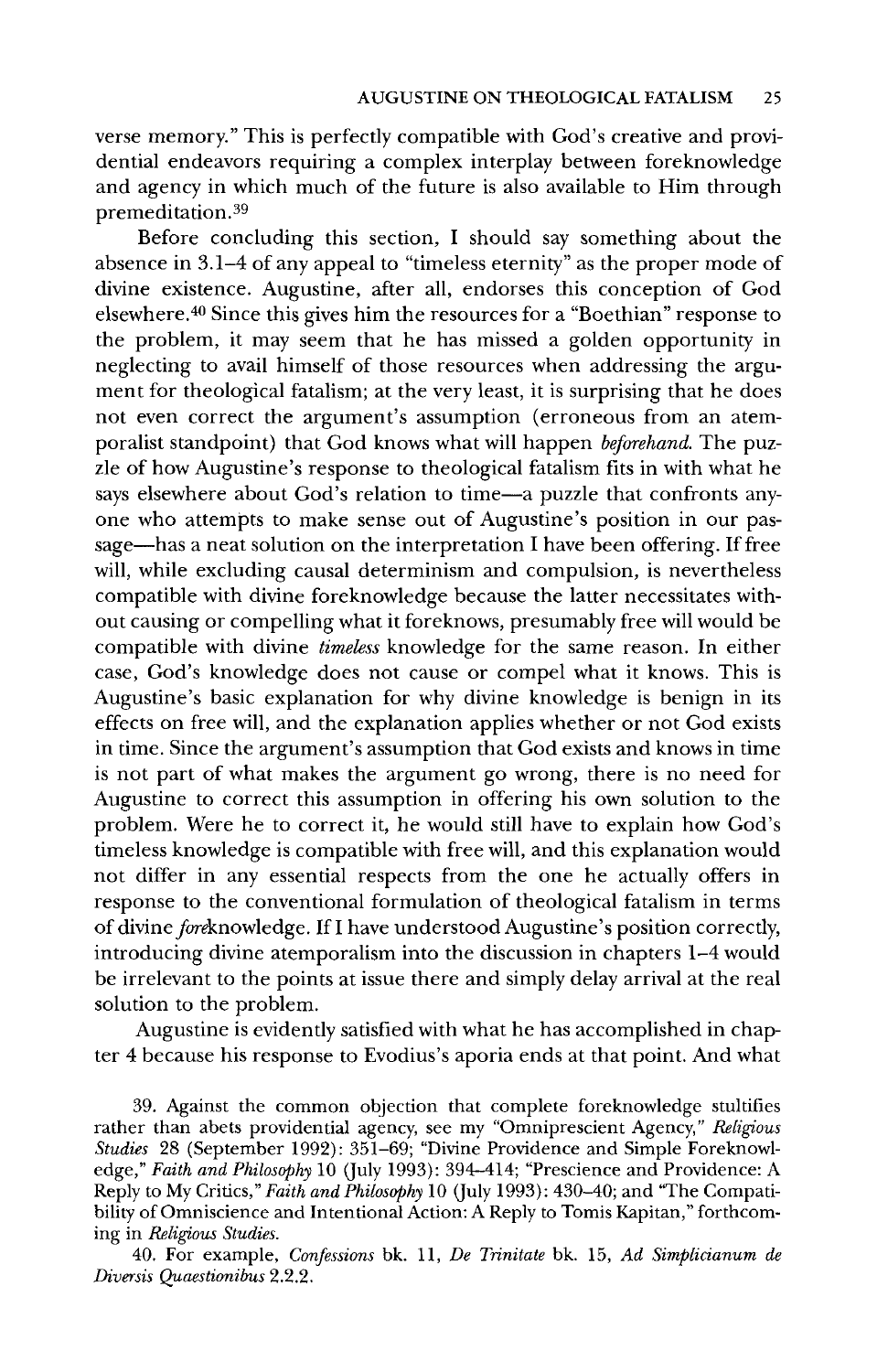has he accomplished? First, he makes up for the anemic "power test" of chapter 3 by adding a robust "compulsion test," one that (in conjunction with the three tests from chap. 3) is finally *sufficient* for free will. He then turns back two challenges to W's freedom based on the compulsion test: (A) on grounds of rank implausibility, (B) because it overlooks the dependence of God's foreknowledge on the future event. With no other plausible challenges on the horizon, Augustine concludes that *necesse enim certa* does not involve compulsion. Since the other tests were already satisfied in chapter 3, free will escapes unscathed from the threat of theological fatalism.

In sum, Augustine's response to the argument for theological fatalism is to affirm (PI) and deny (P2), the denial resting on an analysis of free will under which it is jeopardized only by a necessity stronger than that generated by divine foreknowledge. Whether this assessment entitles Augustine to a place of honor alongside others who have taken the measure of theological fatalism is, of course, another question. Settling this question requires situating Augustine's contribution in the context of the current debate.

# **V**

There are two basic reasons for doubting whether Augustine's argument against theological fatalism is relevant to the contemporary, Pikean version of the problem. Since these reasons correspond to the argument's two premises, I take them in that order.

The first reason rests on doubts about whether Augustine's sense of necessity is sufficiently similar to Pike's to make his solution transferrable. I have said almost nothing about the kind of necessity that Augustine associates with divine foreknowledge, other than to note some of the expressions by which Augustine refers to it (such as *necesse enim certa)* and to distinguish it from natural and causal necessity. But commentators who get as far as chapter 4 tend to regard it as a *conditional* necessity (Rowe and Craig are examples). The expression "If P, necessarily Q," can be read as either "P  $\rightarrow \Box Q$ " or " $\Box (P \rightarrow Q)$ ." On the first reading necessity attaches directly to the  $\sinh\theta$  proposition  $Q$  (given P), whereas on the second it attaches only to the *conditional* linking P and Q. On the view we are considering, then, (P1) expresses nothing more than the conditional necessity:  $\Box(W)$  is foreknown (by  $God) \rightarrow W$  will obtain). And then the problem of theological fatalism is quickly solved by pointing out that only simple necessity, not mere conditional necessity, is inimical to free will and that (P2) is therefore false.

In contrast, the necessity at work in Pike's argument is a form of simple necessity, namely, "accidental necessity" or (my preferred term) "temporal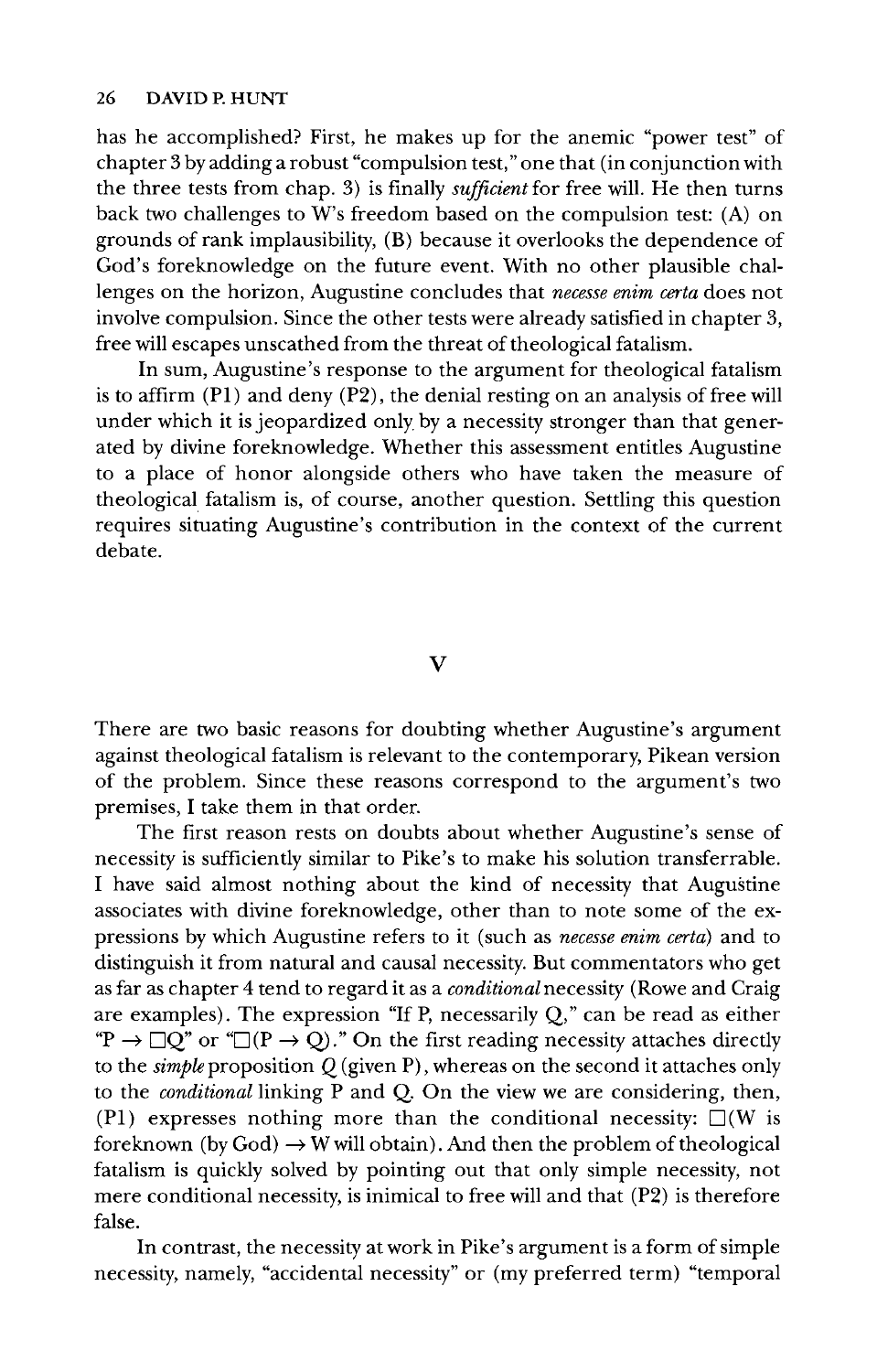necessity." Its primary instance is past events, which are necesary in the sense that they are now unavoidable. There may have been a time when they were avoidable (when they still lay in the future), but they are not avoidable now. The future may be temporally contingent, or "open," but the past is temporally necessary, or "closed." No one—not even God—can do anything about it now. The secondary instance of temporal necessity is future events that are entailed by past events, for these are no more avoid able than are the past events that entail them. Since temporal necessity is relative to times (one and the same event may be temporally contingent at a time prior to its occurrence but temporally necessary at a time posterior to its occurrence), let us use the symbol ' $\Box_{\mathfrak t}$ ' to designate temporal necessity, with 't' indexing the time with respect to which the event in question is temporally necessary. Then Pike's version of the argument has the follow ing form, where *t* is the present, *P* is God's knowing yesterday that you will perform a certain action tomorrow,  $\overline{Q}$  is your performing that action tomor row, and  $R$  is your performing of that action freely:

> (P1)  $P \rightarrow \Box_t Q$  $(P2) \square Q \rightarrow \sim R$  $\therefore P \rightarrow \sim R$ .

Pike's reason for thinking (PI) to be true is that God's foreknowledge of your future action belongs to the past and so is temporally necessary relative to the present; but since God is essentially omniscient, His believing that you will perform this action entails that you will perform it. This transfers the temporal necessity from God's past belief to your future action, and (PI) is therefore true. Augustine's critique of conditional necessity leaves this version of the argument untouched.

The problem with this objection is that its interpretation of Augustine's argument is unconvincing. First, there is little evidence in the text of a scope ambiguity, or of Augustine's resolution of it in favor of conditional neces sity.<sup>41</sup> His own summary of the argument for theological fatalism at the beginning of chapter 3 refers to the necessity engendered by God's fore knowledge as *fixed* and *inevitable.* This is not only hard to understand as a conditional necessity but also strongly suggests the very kind of simple necessity at work in Pike's argument: temporal necessity.

Second, the interpretation can find no support in the famous passage in *De Civitate Dei* where Augustine distinguishes between a necessity that threatens free will but which foreknowledge does not entail and a necessity that foreknowledge does entail but which does not threaten free will. On the Craig-Rowe reading, the latter, harmless necessity should be conditional necessity; but that's not how Augustine characterizes it. It is, he says, the necessity according to which "it is necessary for something to be as it is, or

41. Cf. Hopkins, "Augustine on Foreknowledge," pp. 116-17.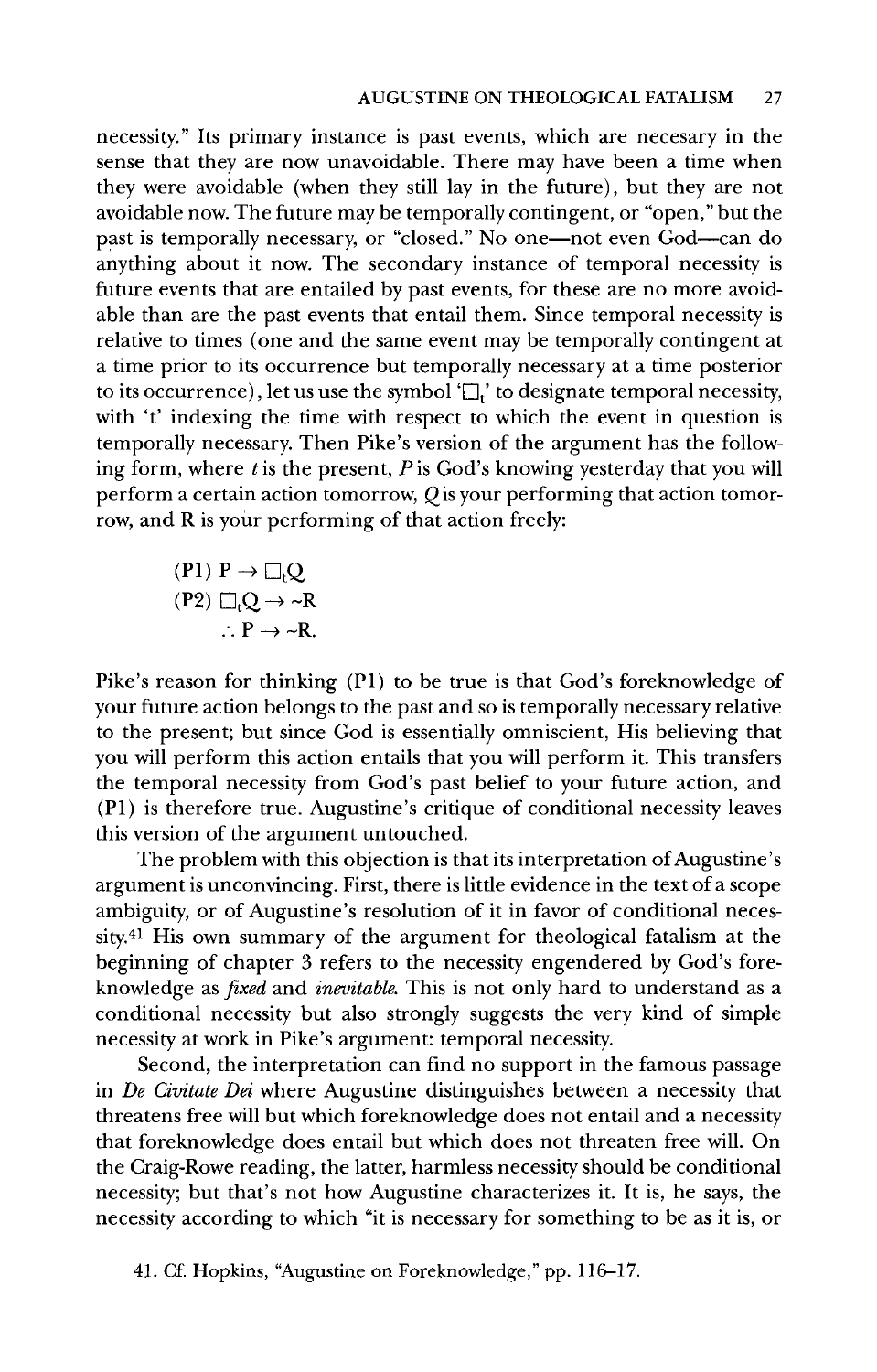happen as it does," and he gives as examples the necessity by which it is "necessary for God to live forever and to foreknow all things" and "necessary, when we exercise will, to do so of our own free will." Now it is true that there are *de dicto* necessities connected with both of Augustine's examples. The proposition "God is indestructible and omniscient" is necessarily true since anyone not indestructible and omniscient would not count as God; so is "any exercise of will is an exercise of free will" since (in Augustine's idiolect) it would not count as will if it were not free. But this does not mean that this second harmless variety is *de dicto* since there are *de re* necessities here as well. The divine attributes are *de re* essential to God. Likewise, though a particular bachelor is not *essentially* unmarried (the connection here being merely *de dicto)*, a particular act of willing, like W, is *essentially* free. There is no indication that Augustine thought divine foreknowledge compatible with these necessities in virtue of their being merely conditional or *de dicto.*

Third, what has most attracted critics to the scope ambiguity interpretation is Augustine's comparison of divine to human foreknowledge in chapter 4. The point of comparison seems to be that  $\Box(X$  knows that  $p \Box$ *p),* whether X is divine or human. But then the necessity Augustine is assuming must be merely conditional. This evidence fails, however, if the point of the comparison is different, as I argued earlier when we examined that passage. My suggestion, again, is that Augustine thinks humans know the future only when the future is compelled or causally necessary. It is this *difference* between divine and human foreknowledge that leads him to drop the comparison with human foreknowledge for a comparison with human memory. If Augustine errs in attributing the same logic to divine and human knowledge, it is not because he ascribes to divine foreknowledge nothing more than the conditional necessity by which human foreknowledge is connected with truth but because he asserts in the human case the same *unconditional necessity that attaches to foreknown events in the* divine case.

Finally, the solution Augustine actually offers is not the minimal one needed to solve a problem generated by mere conditional necessity. His position is that necessity invalidates free will only if the necessity is causal in nature or at least makes the will explanatorily dependent on something outside the agent's power. But not only does conditional necessity fail to generate either form of necessity, temporal necessity fails to do so as well. If Augustine is right about this, both resolutions of the scope ambiguity are encompassed by his solution. This suggests either that he did not in fact understand the problem as resting on a scope ambiguity or that his solution is more powerful than he realized. In either case the contemporary relevance of Augustine's analysis is unaffected.

So much for the first reason why Augustine's solution may seem disconnected from current debates over theological fatalism. The second is that, if he does indeed interpret "necessary" to include the temporally necessary,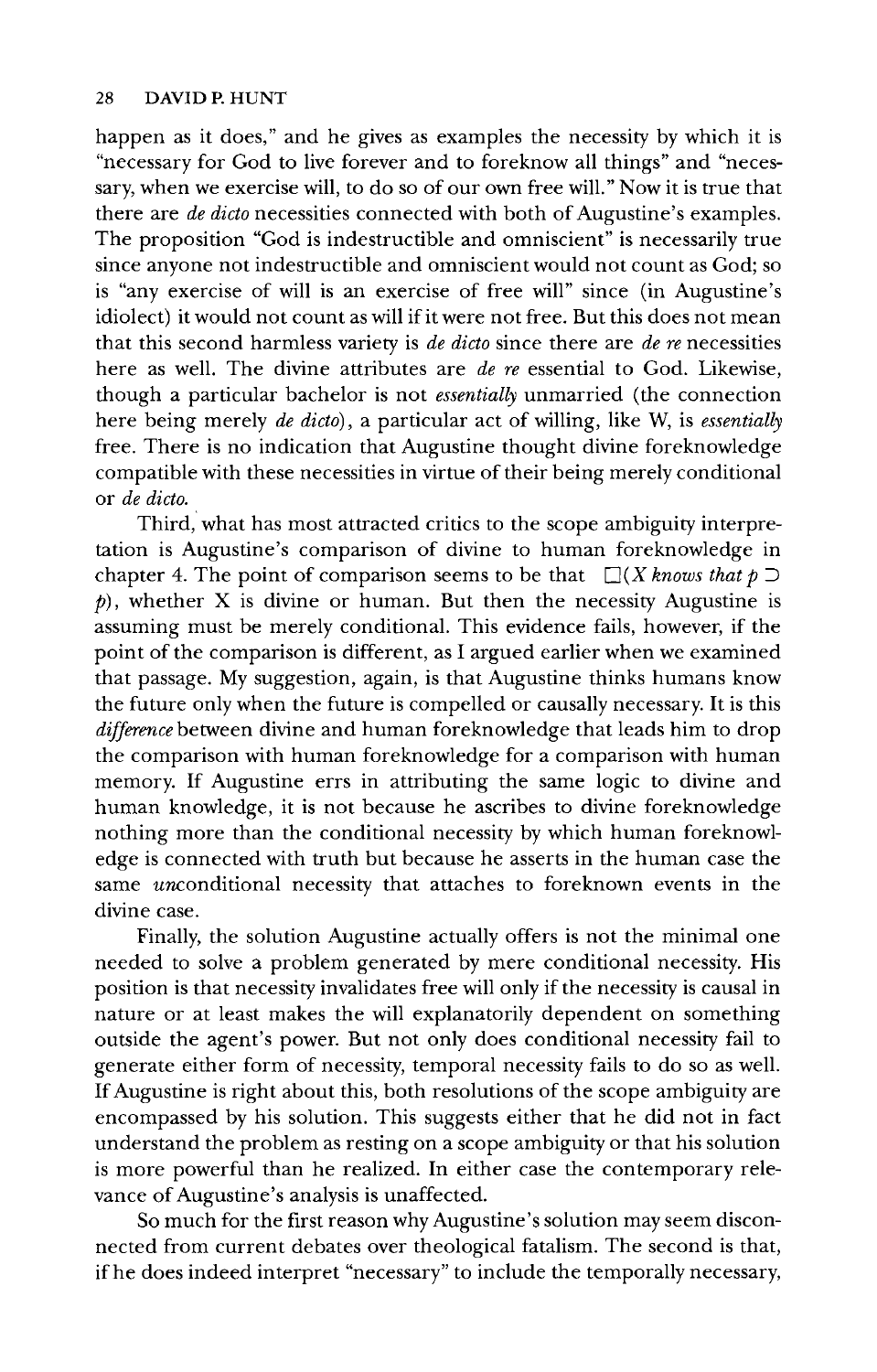his rejection of (P2) marks him as a compatibilist. But Pike's argument is not devised to raise a problem for compatibilistic freedom, only for libertar ian freedom. It is commitment to libertarian freedom that has made (P2) more or less sacrosanct in the contemporary discussion and focused critical acumen onto (PI). Augustine's solution is an end run around libertarian freedom, making it no more instructive for philosophers interested in solving the Pikean problem than one that throws out another puzzle condi tion such as divine omniscience.

Is Augustine's solution acceptable only to a compatibilist? That's not at all clear. We saw that Augustine is an *incompatibilist* with respect to natural necessity in chapter 1; more relevantly, we saw that he is an *incompatibilist* with respect to causal necessity in chapter 4. But we also saw that he is a *compatibilist* with respect to temporal necessity in chapter 4, inasmuch as an action that is temporally necessary without being causally necessary is not thereby precluded from satisfying the conditions for free will. It makes little sense, then, to ask whether Augustine is a compatibilist *tout court,* nor is it at all obvious that the respect in which he is a compatibilist debars him from being a libertarian as well. Even if his final position on the will makes him a soft determinist (or worse), his analysis of the problem of theological fatalism does not presuppose such a low view of human capacities.

A libertarianism that accepts compatibilism with respect to temporal necessity, while remaining incompatibilist with respect to causal necessity, is appealing quite apart from the theistic motive to reconcile human freedom with divine foreknowledge. A related problem in philosophical theology, for example, is how divine omnipotence is to be squared with essential goodness. The fact that I am capable of sinning, while for God this is metaphysi cally impossible, should not have as a consequence that God is in this respect less powerful or free than I am. Further, God's situation here may just be the limit case of a range that includes human acts that are psycho logically impossible (e.g., my intentionally torturing my daughter to death) but that do not seem best understood as limits on our *power*.<sup>42</sup> Seeing how this consequence can be avoided, in both the divine and human cases, might also help us see how I could have the libertarian power to do what is temporally impossible.

Another reason for doubting whether libertarianism is inconsistent with temporal necessity, this time having nothing to do with theological commitments, arises from Frankfurt-type counterexamples to the "princi ple of alternate possibilities." Suppose Jones intentionally murders Smith, with all the circumstances of the case satisfying the most demanding libertarian strictures but with this one exception: that a device implanted in his

<sup>42.</sup> Thomas Talbott is particularly good on this question. For the divine case, see his "On the Divine Nature and the Nature of Divine Freedom," Faith and *Philosophy* 5 (January 1988): 3-24; for the human case, see "On Free Agency and the Concept of Power," *Pacific Philosophical Quarterly* 69 (September 1988): 241-54.